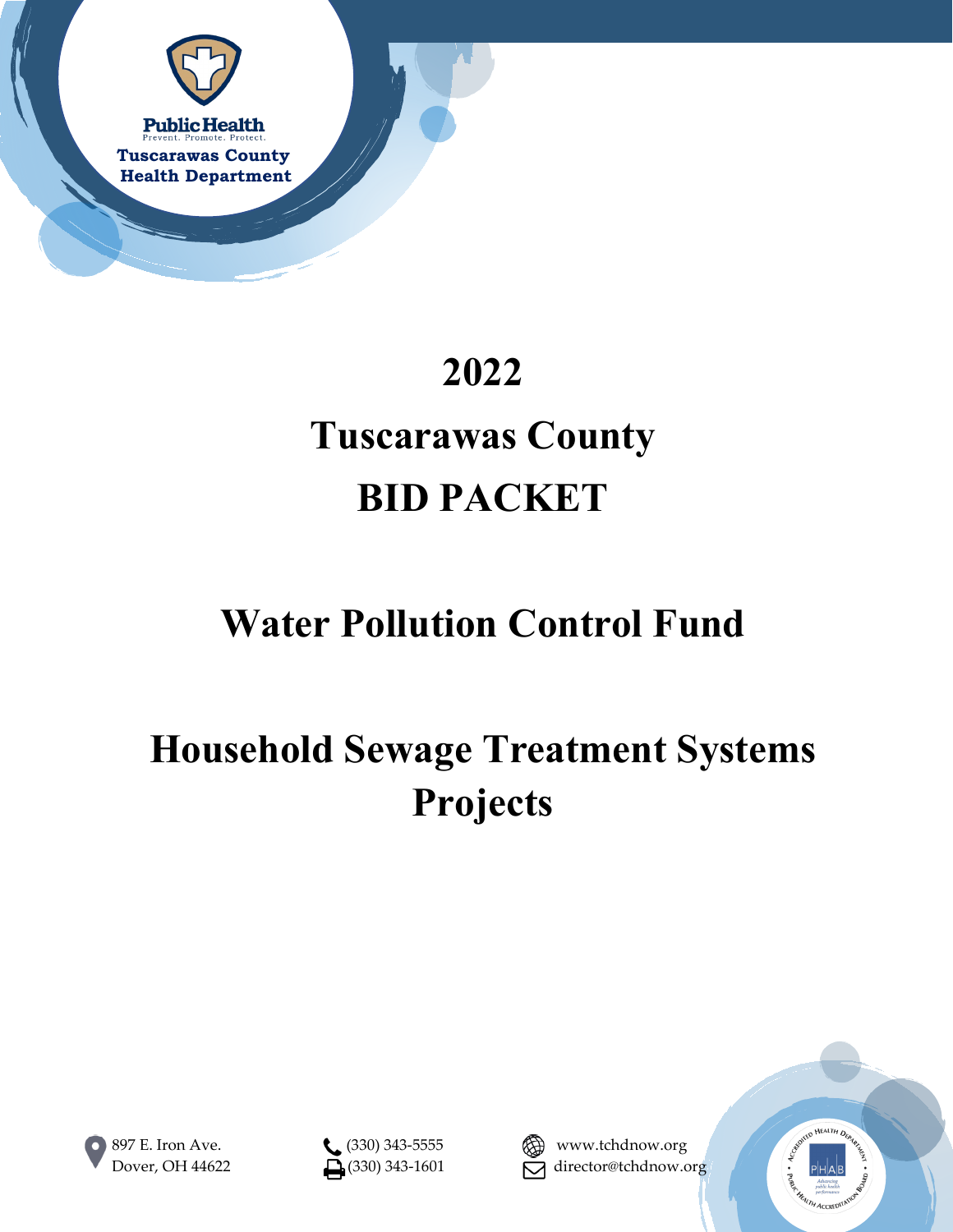## **Table of Contents**

| Contractor - Agency Agreement                                                            | Page 3  |
|------------------------------------------------------------------------------------------|---------|
| Contractor Equal Opportunity Certification                                               | Page 7  |
| Certification Regarding Debarment, Suspension and Other<br><b>Responsibility Matters</b> | Page 9  |
| American Iron and Steel Acknowledgement                                                  | Page 11 |
| <b>Violating Facilities Clause</b>                                                       | Page 12 |
| <b>WPCLF Assistance Agreement Rights of Access</b>                                       | Page 13 |
| WPCLF Assistance Agreement and Contract Conflicts                                        | Page 14 |
| <b>Insurance Provisions</b>                                                              | Page 15 |
| <b>Contract Change Order</b>                                                             | Page 18 |
| <b>Change Order Instructions</b>                                                         | Page 20 |
| Hold Harmless Agreement                                                                  | Page 22 |
| Form of Bid Guaranty and Contract Bond                                                   | Page 23 |
| ORC 153.54                                                                               | Page 25 |
| ORC 307.88                                                                               | Page 29 |
| <b>Bid Advertisement</b>                                                                 | Page 30 |
| <b>Bid Proposal Form</b>                                                                 | Page 31 |
| Notice of Award                                                                          | Page 32 |
| Notice to Proceed Form                                                                   | Page 33 |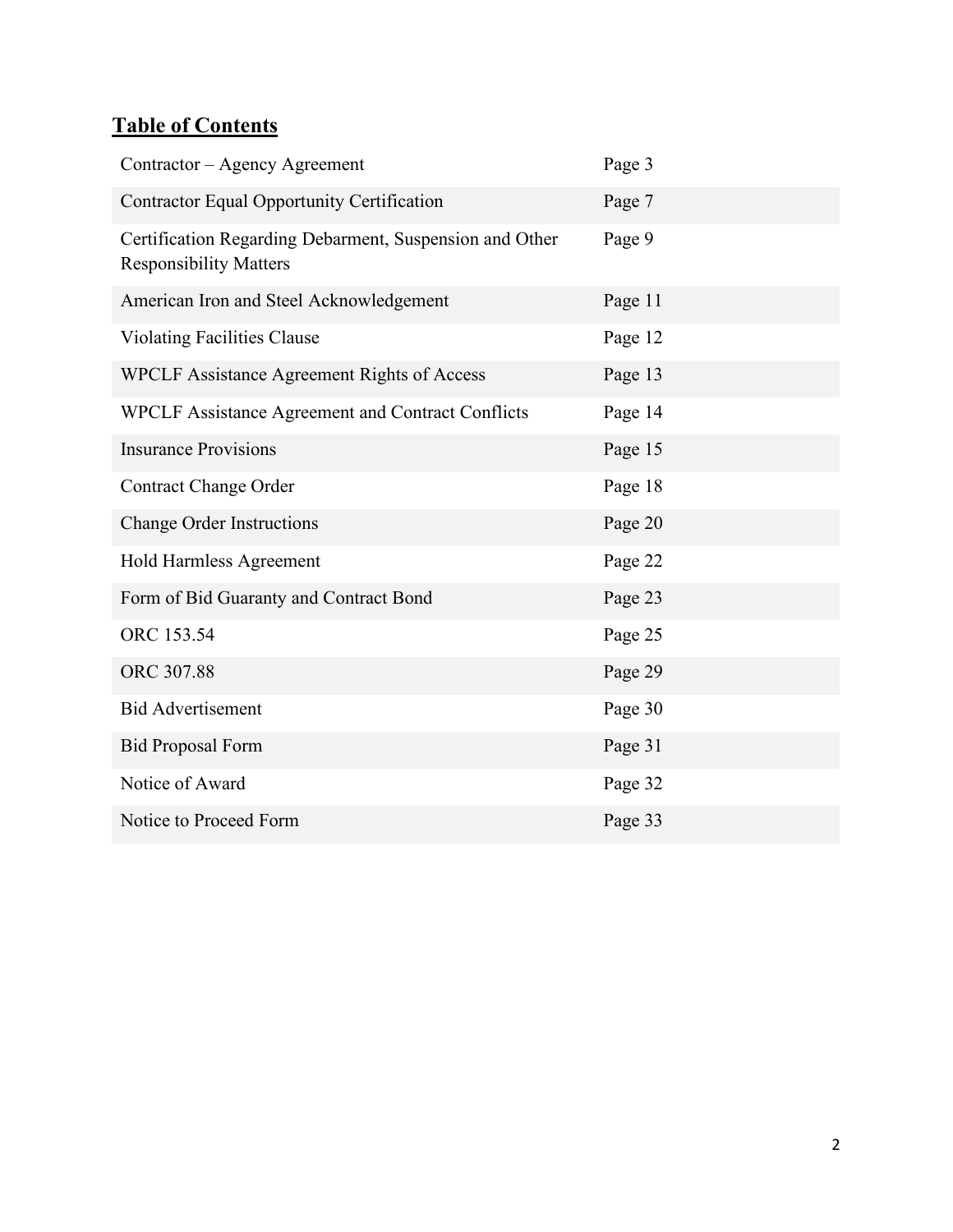# **Tuscarawas County Health Department Home Sewage Treatment System Improvements Contractor – Agency Agreement**

This agreement, entered into on day of  $\qquad \qquad$ , 2022, by and between hereinafter called the "Contractor" and Tuscarawas County Health Department, called the Agency.

Witnessed, that whereas on  $, 2022,$  said Agency duly accepted the Bid and Proposal for material and labor required to install/repair/replace the household sewage treatment system work on the premises commonly known as

\_\_\_\_\_\_\_\_\_\_\_\_\_\_\_\_\_\_\_\_\_\_\_\_\_\_\_\_\_\_\_\_\_\_\_\_\_\_\_\_\_\_\_\_\_\_\_\_\_\_\_\_\_\_\_\_\_\_\_\_\_\_\_\_\_\_\_\_\_\_\_\_\_\_\_

\_\_\_\_\_\_\_\_\_\_\_\_\_\_\_\_\_\_\_\_\_\_\_\_\_\_\_\_\_\_\_\_\_\_\_\_\_\_\_\_\_\_\_\_, County of Tuscarawas, State of Ohio.

Now therefore, the Contractor and Agency for the considerations and under the conditions hereinafter set for the, do agree as follows:

The Contractor shall:

1. Furnish all labor, materials, tools, supervision and services to do the work described in the installation permit, attached and made a part hereof, for the total sum of

2. Not begin the work to be performed until receipt of written "Notice to Proceed"

 $\mathcal{L}_\mathcal{L} = \mathcal{L}_\mathcal{L} = \mathcal{L}_\mathcal{L} = \mathcal{L}_\mathcal{L} = \mathcal{L}_\mathcal{L} = \mathcal{L}_\mathcal{L} = \mathcal{L}_\mathcal{L} = \mathcal{L}_\mathcal{L} = \mathcal{L}_\mathcal{L} = \mathcal{L}_\mathcal{L} = \mathcal{L}_\mathcal{L} = \mathcal{L}_\mathcal{L} = \mathcal{L}_\mathcal{L} = \mathcal{L}_\mathcal{L} = \mathcal{L}_\mathcal{L} = \mathcal{L}_\mathcal{L} = \mathcal{L}_\mathcal{L}$ 

3. Receive the written "Notice to Proceed" within thirty (30) calendar days from the date of Agency's acceptance of the contractor's bid. If the "Notice to Proceed" is not received by the Contractor within thirty (30) calendar days, the Contractor has the option of withdrawing his bid. Such withdrawal is made in writing and delivered to the Owner of the property and a copy to the Tuscarawas County Health Department.

4. Commence work to be performed under this contract within fourteen (14) calendar days of the date of issuance of the "Notice to Proceed"

5. Satisfactorily complete the work to be performed by

6. Comply with the requirements of the Tuscarawas County Health Department Sewage Treatment System Regulations.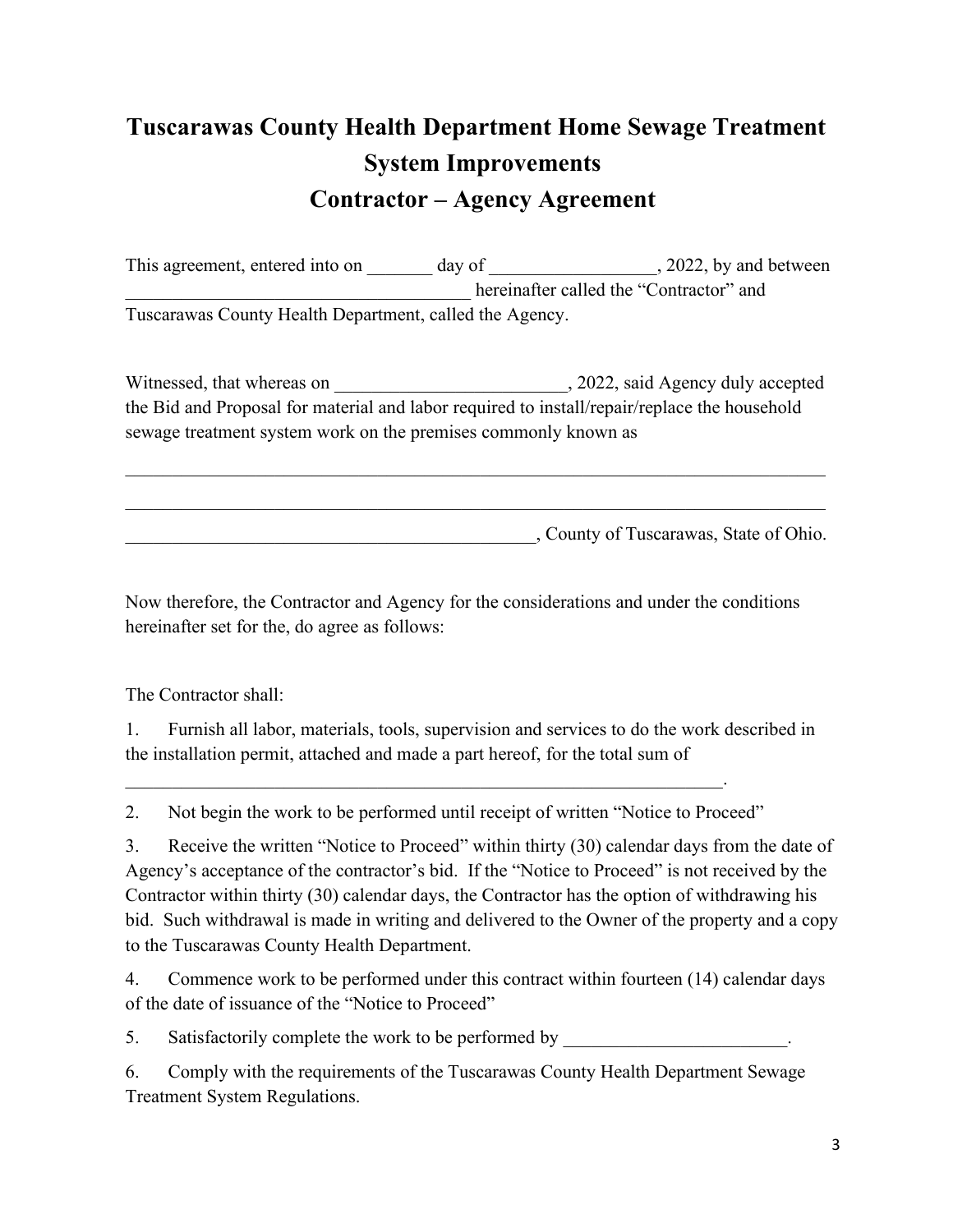7. Contact the Tuscarawas County Health Department for a final inspection prior to backfilling and supply a completed and signed "as-built" diagram at the time of the inspection.

8. Comply with the following requirements, attached and made a part hereof. These documents must be signed and submitted with all bids:

- a. Equal Employment Opportunity Certification
- b. Certificate Regarding Debarment, Suspension and other Responsibility Matters
- c. Violating Facilities Clause
- d. American Iron and Steel Acknowledgement
- e. WPCLF Assistance Agreement Rights of Access
- f. WPCLF Assistance Agreement and Contract Conflicts
- g. Insurance provisions
- h. WPCLF Change Order Form

General Conditions

1. The signatories agree to ensure that the Director or its duly authorized agents shall have the right at all reasonable times to enter upon the Project Site and Facilities and to examine and inspect the same and to exercise the Director's rights pursuant to the WPCLF Assistance Agreement.

2. In the event of a conflict between the contract and the WPCLF Assistance Agreement, the provisions of the WPCLF Agreement shall prevail.

3. This contract embodies all representation, rights, duties, and obligations of the parties and any prior oral or written agreement not embodied herein shall not be binding upon or endue to the benefit of any of the parties.

4. The Contractor will be reimbursed for work reformed only after:

a. The contract has been executed by all parties and a copy submitted to Ohio EPA

b. The installation of the HSTS has been inspected by the Tuscarawas County Health Department and final approval has been issued

c. Invoice that documents costs incurred for the individual HSTS improvements are submitted by the Agency to Ohio EPA

d. The Ohio EPA reviews and approved the submissions and directs the Ohio Water Development Authority to disburse of approved amounts to the Agency

e. If applicable, the contractor must provide in writing acceptance of the homeowner's 15% or 50% of the cost of the HSTS improvements.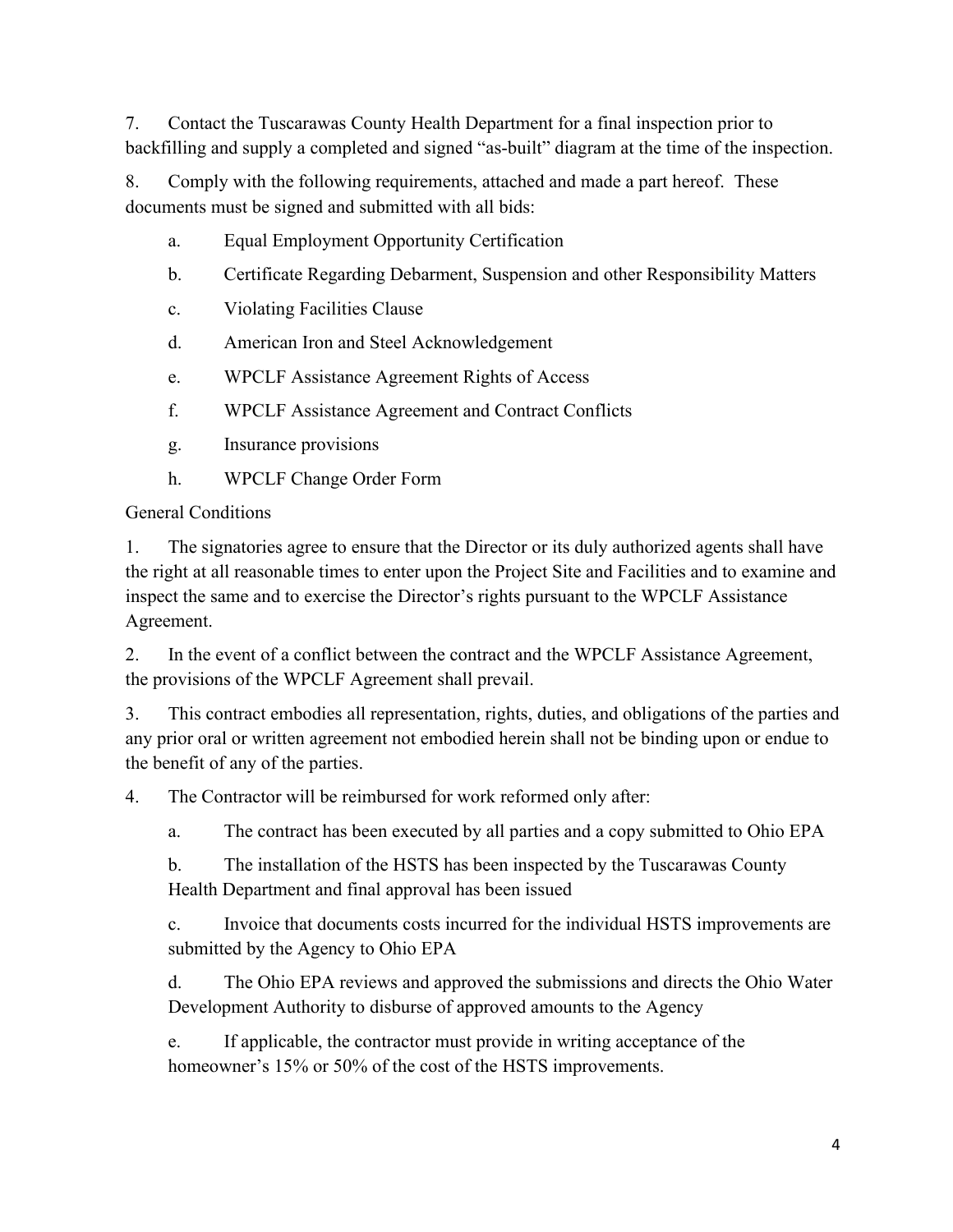5. The parties hereto agree to hold the Tuscarawas County Health Department and its officials and employees, harmless for any damages concerning the undertaking and execution of this contract

6. The Contractor shall not assign this contract without written consent of the Tuscarawas County Health Department

7. All payment retention requirements must comply with ORC 153.12, escrow accounts must comply with ORC 153.13 and payment of materials must comply with ORC 153.14

8. In case the Contractor fails to furnish materials or execute work in accordance with the provisions of this contract, or fails to proceed with or complete work within the time limit specified in this contract, or if the provisions of this contract are otherwise violated by the Contractor, then, upon ten (10) days written notice to the Contractor, the Tuscarawas County Health Department, shall have the right to declare the Contractor in default of his performance of his obligations under this contract. Said notice shall contain reason for the Health Department intent to declare the Contract at fault and unless within ten (10) days after the service if the said notice, the violations shall cease or satisfactory arrangements shall be made for its correction, the Contractor, by written notice, may be declared in fault of his right to proceed under the Contract terminated. In that event the Contractor declared fault to the Health Department, the Health Department will proceed to have the work completed by a qualified contractor from any money due to the Contractor under this agreement, and the Contractor shall be responsible for any damages resulting to the property owner by reason of said default.

9. Termination for Cause: This agreement may be terminated for just cause. Just cause shall include:

- a. Inability to complete the job in a timely and proper manner
- b. Documented unworkmanlike conduct at the job site
- c. Lack of knowledge to preform duties according to code and standards

In the event that any of the above occur, the Contractor shall be immediately notified. Upon receipt of the notification, al work shall cease, and the Contractor must exit the premises and may not visit the job site. An inspection will be done by the Tuscarawas County Health Department to determine hat work needs to be completed. The Contractor will not be paid for any of the work done until the work remaining to be completed can be bid awarded to a qualified contractor to complete.

10. The Contractor shall promptly remedy any defects in the work and pay for any damage or other work resulting from which may appear within a period of one (1) year from the date of final approval of the installation/repair/replacement of the household sewage treatment system.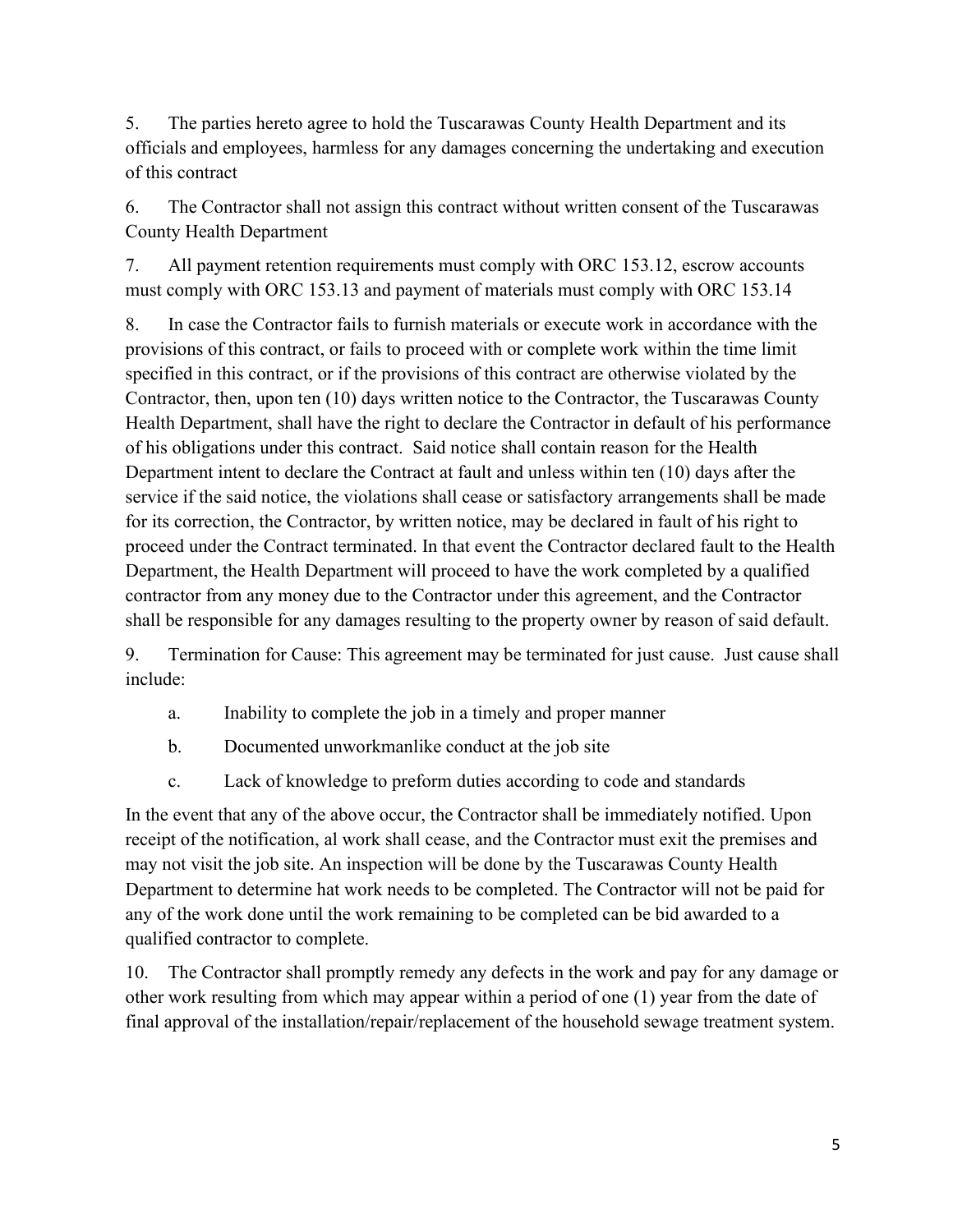| In witness thereof: Contractor | have hereunto |
|--------------------------------|---------------|
| set their hand on this date:   |               |

Signed in the presence of:

Witness Contractor

\_\_\_\_\_\_\_\_\_\_\_\_\_\_\_\_\_\_\_\_\_\_\_\_\_\_\_\_\_\_\_\_\_\_ \_\_\_\_\_\_\_\_\_\_\_\_\_\_\_\_\_\_\_\_\_\_\_\_\_\_\_\_\_\_\_\_\_\_\_\_\_\_\_\_

Witness Name and Title of Authorized Representative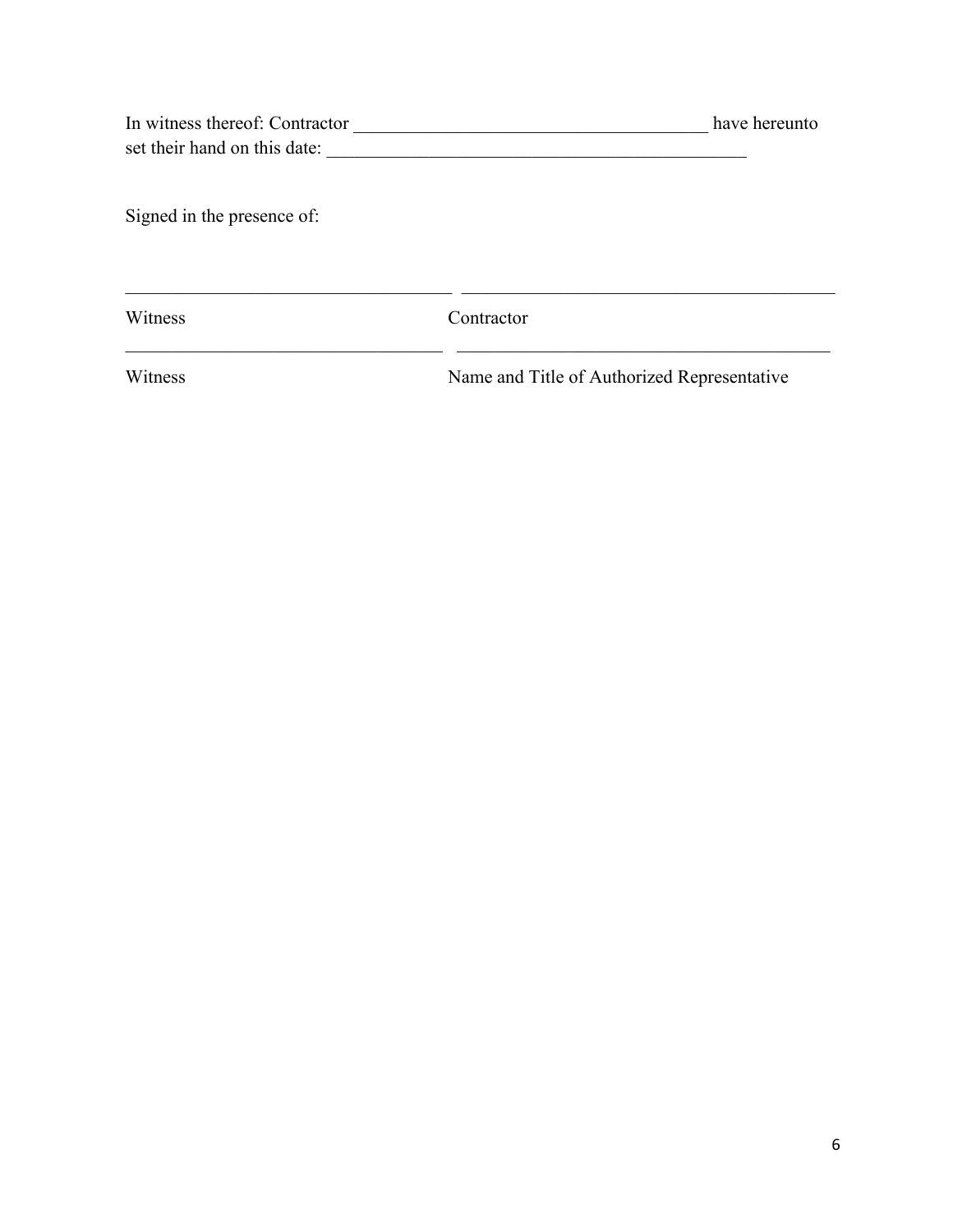### **Contractor Equal Employment Opportunity Certification**

During the performance of this contract, the undersigned agrees as follows:

1. The undersigned will not discriminate against any employee or applicant for employment because of race, color, religion, sex, or national origin. The undersigned will take affirmative action to ensure that applicants are employed, and that employees are treated during employment without regard to their race, color, religion or national origin. Such action shall include, but not be limited to the following: Employment, upgrading, demotion, or transfer; recruitment or recruitment advertising; layoff or termination; rates of pay or other forms of compensation; and selection for training, including apprenticeship. The undersigned agrees to post in conspicuous places, available to employees and applicants for employment, notices to be provided setting forth the provisions of this equal opportunity (federally assisted construction) clause.

2. The undersigned will, in all solicitations or advertisements for employees placed by or on behalf of the undersigned, state the all qualified applicants will receive consideration for employment without regard to race, color, religion, sex or national origin.

3. The undersigned will send to each labor union or representative of workers, with which he has a collective bargaining agreement or other contract or understanding, a notice to be provided advising the said labor union or workers' representative of the undersigned's commitment under this section and shall post copies of the notice in conspicuous places available to employees and applicants for employment.

4. The undersigned will comply with all provisions of Executive Order No. 11246 of September 24, 1965, and of the rules, regulations, and relevant orders of the Secretary of Labor.

5. The undersigned will furnish all information and reports required by Executive Order No. 11246 of September 24, 1965, and by the rules, regulations, and relevant orders of the Secretary of Labor, or pursuant thereto, and will permit access to his books, records and accounts by the administering agency of the Secretary of Labor for purposes of investigation to ascertain compliance with such rules, regulations, and orders.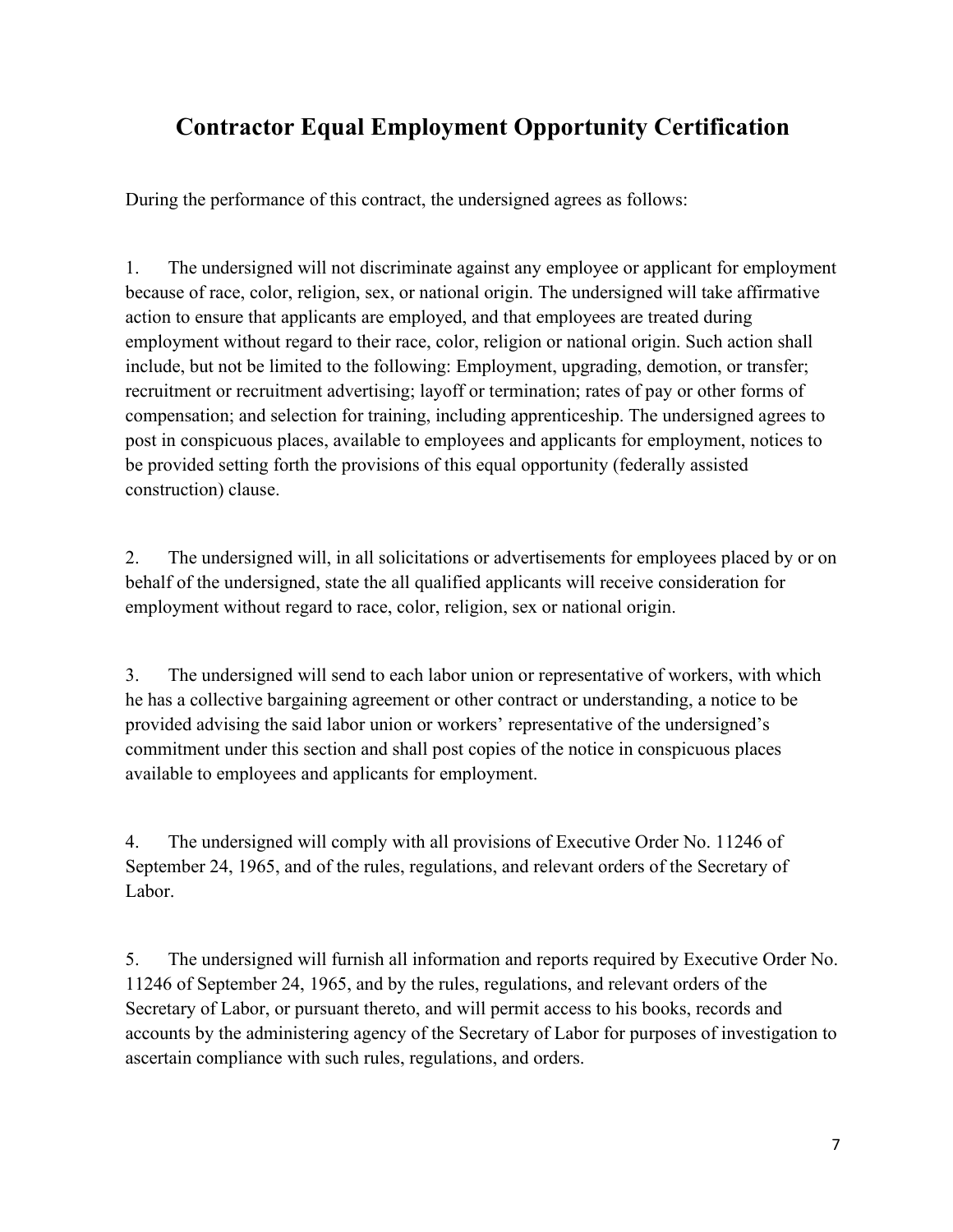6. In the event of the undersigned's non‐compliance with the equal opportunity (federally assisted construction) clause of this contract of with any of the said rules, regulations, or orders, this contract may be canceled, terminated or suspended in whole or in part, and the undersigned may be declared ineligible for further Government contracts of federally assisted construction contracts in accordance with procedures authorized in Executive Order No. 11246 of September 24, 1965, and such other sanctions may be imposed and remedies invoked as provided in Executive Order No 11246 of September 24, 1965, or by rules, regulations, or order of the Secretary of Labor, or as provided by law.

7. The undersigned will include this equal opportunity (federally assisted construction) clause in every subcontract or purchase order unless exempted by the rules, regulations, or orders of the Secretary of Labor issued pursuant to section 204 of Executive Order No 11246 of September 24, 1965, so that such provision will be binding upon each subcontract or vender. The undersigned will take such action with respect to any subcontract or purchase order as the administering agency may direct as a means of enforcing such provisions, including sanctions for noncompliance: Provided, however, that in the event a contractor becomes involved in, or is threatened with, litigation with a subcontractor or vendor, as a result of such direction by the administering agency the undersigned may request the United States to enter into such litigation to protect the interest of the United States.

 $\mathcal{L}_\mathcal{L} = \mathcal{L}_\mathcal{L} = \mathcal{L}_\mathcal{L} = \mathcal{L}_\mathcal{L} = \mathcal{L}_\mathcal{L} = \mathcal{L}_\mathcal{L} = \mathcal{L}_\mathcal{L} = \mathcal{L}_\mathcal{L} = \mathcal{L}_\mathcal{L} = \mathcal{L}_\mathcal{L} = \mathcal{L}_\mathcal{L} = \mathcal{L}_\mathcal{L} = \mathcal{L}_\mathcal{L} = \mathcal{L}_\mathcal{L} = \mathcal{L}_\mathcal{L} = \mathcal{L}_\mathcal{L} = \mathcal{L}_\mathcal{L}$ 

\_\_\_\_\_\_\_\_\_\_\_\_\_\_\_\_\_\_\_\_\_\_\_\_\_\_\_\_\_\_\_\_\_\_\_\_\_\_\_\_\_\_\_\_\_\_\_\_\_\_\_\_\_\_\_\_\_\_\_\_\_\_\_\_\_\_\_\_\_\_\_\_\_\_\_\_

(Signature) (Date)

(Name and Title of Signer, Please Print)

(Firm Name)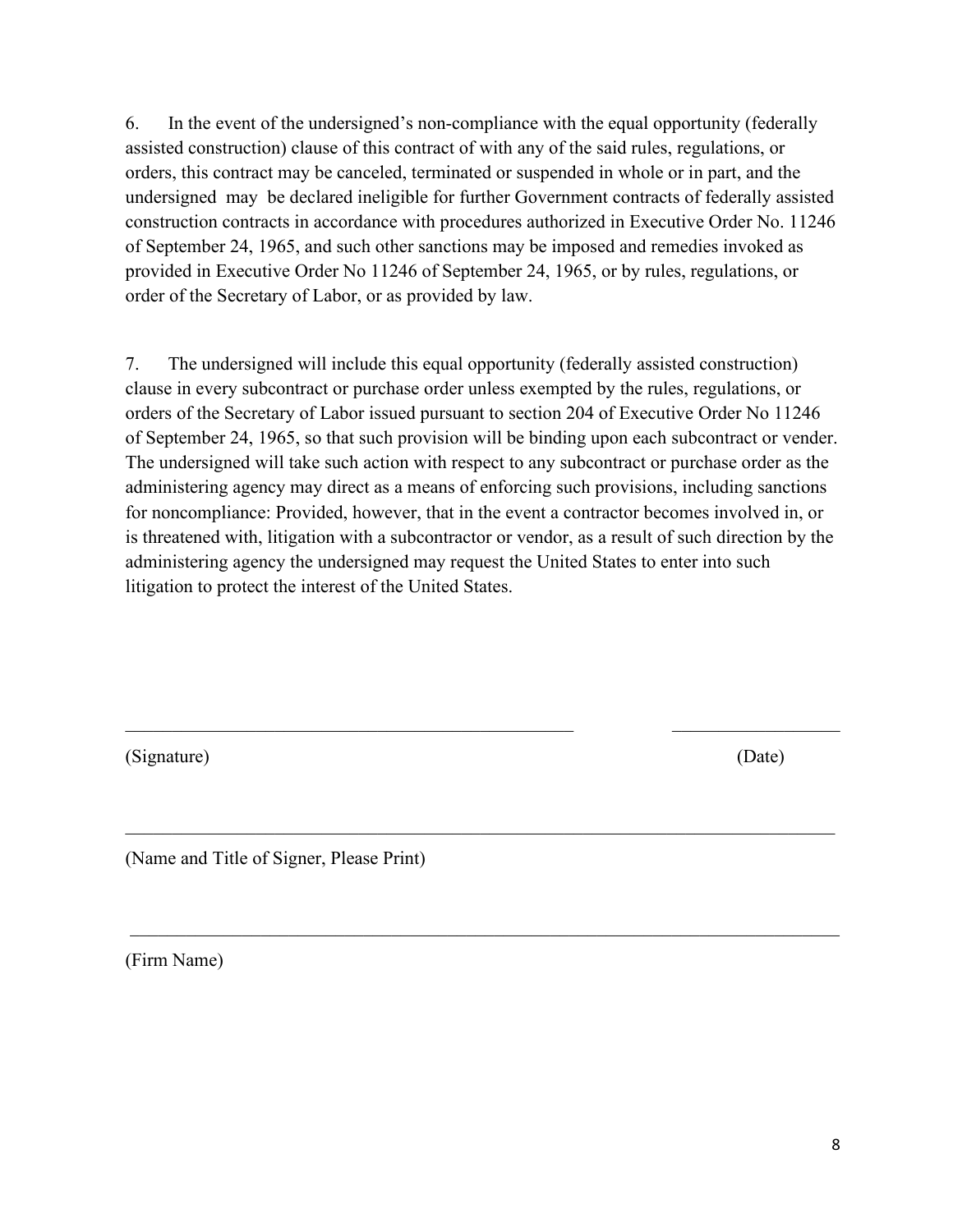## **Certification Regarding Debarment, Suspension, and Other Responsibility Matters**

The prospective participant certifies to the best of its knowledge and belief that it and its principals:

(a) Are not presently debarred, suspended, proposed for debarment, declared ineligible, or voluntarily excluded from covered transactions by any Federal department or agency;

(b) Have not within a three year period preceding this proposal been convicted of or had a civil judgement rendered against them for commission of fraud or a criminal offense in connection with obtaining, attempting to obtain, or performing a public (Federal, State, or local) transaction or contract under a public transaction; violation of Federal of State antitrust statues or commission if embezzlement, theft, forgery, bribery, falsification or destruction of records, making false statements, or receiving stolen property;

(c) Are not presently indicted for or otherwise criminally or civilly charged by a government entity (Federal, State or local) with commission of any of the offenses enumerated in paragraph (b) of this certification;

(d) Have not within a three year period preceding this application / proposal had one or more public transactions (Federal, State, or local) terminated for cause or default; and

(e) Will not utilize a subcontractor or supplier who is unable to certify (a) through (d) above.

I understand that a false statement on this certification may be grounds for rejection of this proposal or termination of the award. In addition, under 18 USC Sec. 1001, a false statement may result in a fine of up to \$10,000 or imprisonment for up to 5 years, or both.

\_\_\_\_\_\_\_\_\_\_\_\_\_\_\_\_\_\_\_\_\_\_\_\_\_\_\_\_\_\_\_\_\_\_\_\_\_\_\_\_\_\_\_\_\_\_\_\_\_\_\_\_\_\_\_\_\_\_\_\_\_\_\_\_\_\_\_\_\_\_\_\_\_\_\_\_

 $\mathcal{L}_\mathcal{L} = \mathcal{L}_\mathcal{L} = \mathcal{L}_\mathcal{L} = \mathcal{L}_\mathcal{L} = \mathcal{L}_\mathcal{L} = \mathcal{L}_\mathcal{L} = \mathcal{L}_\mathcal{L} = \mathcal{L}_\mathcal{L} = \mathcal{L}_\mathcal{L} = \mathcal{L}_\mathcal{L} = \mathcal{L}_\mathcal{L} = \mathcal{L}_\mathcal{L} = \mathcal{L}_\mathcal{L} = \mathcal{L}_\mathcal{L} = \mathcal{L}_\mathcal{L} = \mathcal{L}_\mathcal{L} = \mathcal{L}_\mathcal{L}$ 

Type Name & Title of Authorized Representative

Signature of Authorized Representative

Date

I am unable to certify to the above statements. My explanation is attached.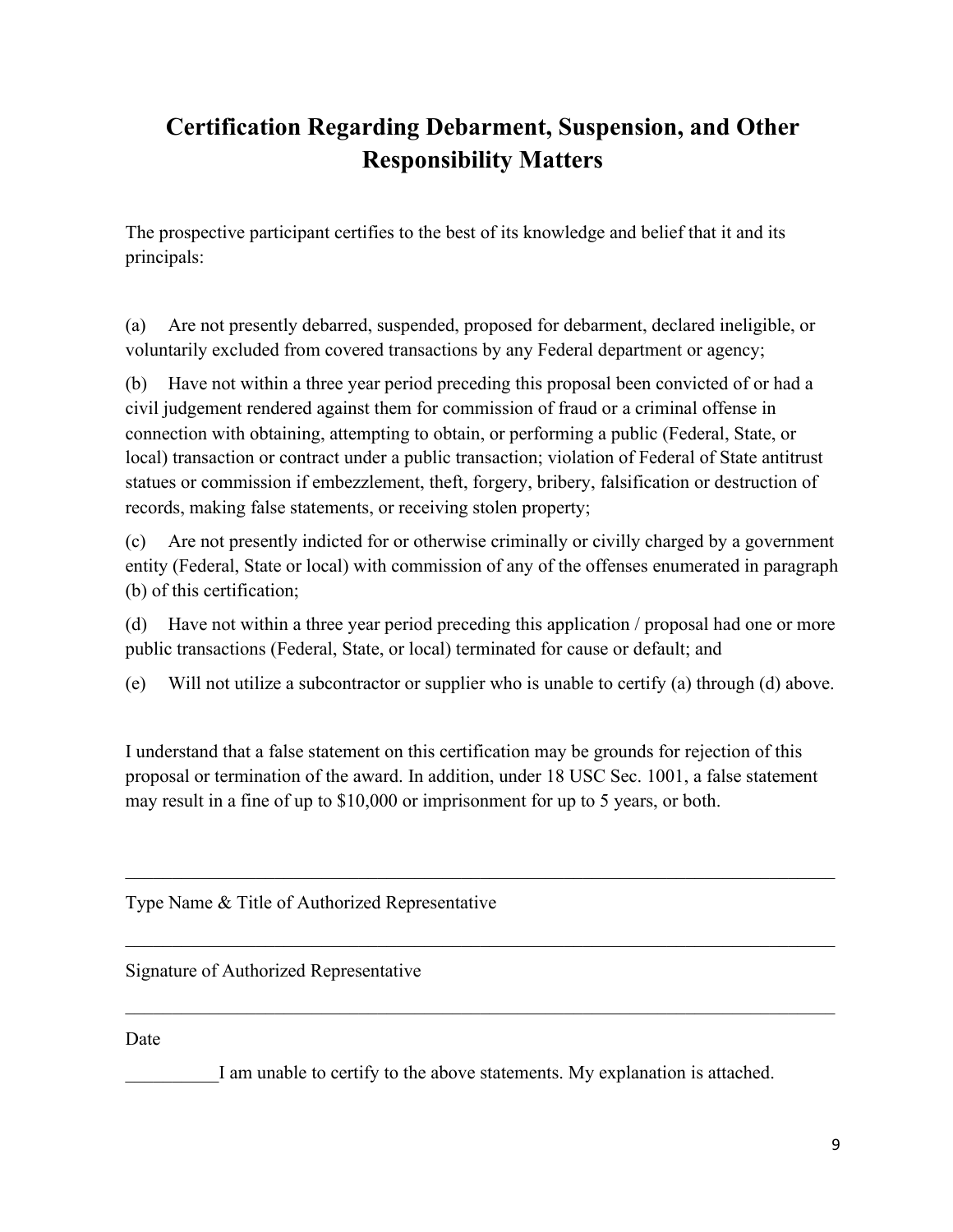## **Certification Regarding Debarment, Suspension, and Other Responsibility Matters**

Under Executive Order 12549 an individual or organization debarred or excluded from participation in Federal assistance or benefit programs may not receive any assistance award under a Federal program or a subagreement thereunder for \$25,000 or more.

Accordingly, each prospective recipient of an EPA grant, loan, or cooperative agreement and any contract or subagreement participant thereunder must complete the attached certification provide an explanation why they cannot. For further details, see 40 CFR 32.510, Participants' responsibilities, in the attached regulation.

Go to https://www.sam.gov/portal/SAM/##11 to access the Excluded Parties List System (EPLS). The EPLS includes information regarding entities debarred, suspended, proposed for debarment, excluded or disqualified under the nonprocurement common rule, or otherwise declared ineligible from receiving Federal contracts, certain subcontracts, and certain Federal assistance and benefits. This information may include names, addresses, DUNS numbers, Social Security Numbers, Employer Identification Numbers or other Taxpayer Identification Numbers, if available and deemed appropriate and permissible to publish by the agency taking the action.

#### **WHERE TO SUBMIT**

The prospective EPA grant, loan, or cooperative agreement recipient must return the signed certification or explanation with its application to the appropriate EPA Headquarters, Regional office, or Ohio EPA, as required in the applications.

A prospective prime contractor must submit a complete certification or explanation to the individual or organization awarding the contract.

Each prospective subcontractor must submit a complete certification or explanation to the prime contractor for the project.

Applicants may reproduce these materials as needed and provide them to their prospective prime contractor, who, in turn, may reproduce and provide them to prospective subcontractors.

Additional copies / assistance may be requested from: Ohio EPA Division of Environmental and Financial Assistance P.O. Box 1049 Columbus, Ohio 43216‐1049 (614) 644‐2798 http://epa.ohio.gov/defa/EnvironmentalandFinancialAssistance.aspx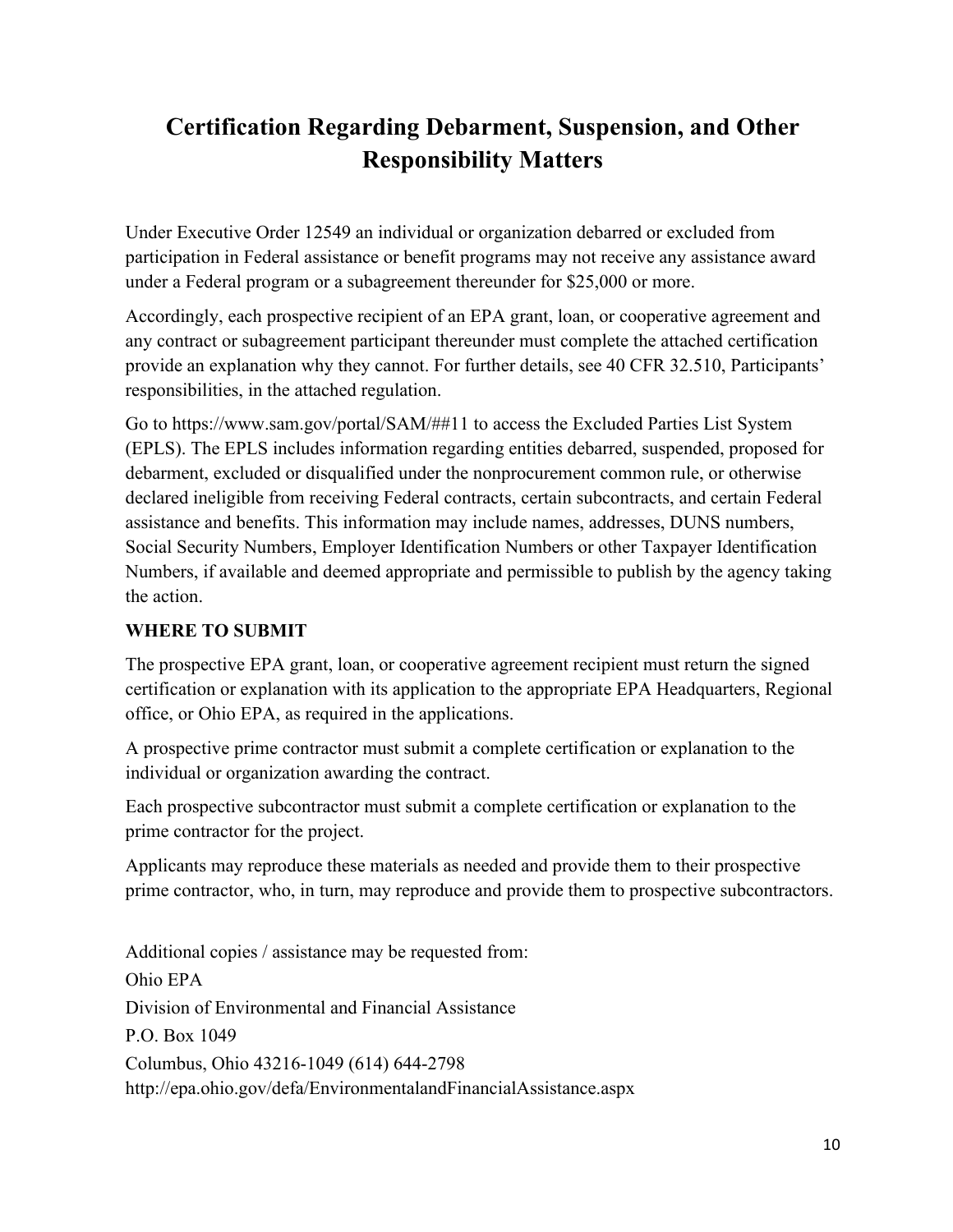#### **American Iron and Steel Acknowledgement**

The Contractor acknowledges to and for the benefit of

("Purchaser") and the State of Ohio (the "State") that it understands the goods and services under this Agreement are being funded with monies made available by the Clean Water State Revolving Fund and/or Drinking Water State Revolving Fund that have statutory requirements commonly known as "American Iron and Steel;" that requires all of the iron and steel products used in the project to be produced in the United States ("American Iron and Steel Requirement") including iron and steel products provided by the Contactor pursuant to this Agreement. The Contractor hereby represents and warrants to and for the benefit of the Purchaser and the State that (a) the Contractor has reviewed and understands the American Iron and Steel Requirement, (b) all of the iron and steel products used in the project will be and/or have been produced in the United States in a manner that complies with the American Iron and Steel Requirement, unless a waiver of the requirement is approved, and (c) the Contractor will provide any further verified information, certification or assurance of compliance with this paragraph, or information necessary to support a waiver of the American Iron and Steel Requirement, as may be requested by the Purchaser or the State. Notwithstanding any other provision of this Agreement, any failure to comply with this paragraph by the Contractor shall permit the Purchaser or State to recover as damages against the Contractor any loss, expense, or cost (including without limitation attorney's fees) incurred by the Purchaser or State resulting from any such failure (including without limitation any impairment or loss of funding, whether in whole or in part, from the State or any damages owed to the State by the Purchaser). While the Contractor has no direct contractual privity with the State, as a lender to the Purchaser for the funding of its project, the Purchaser and the Contractor agree that the State is a third-party beneficiary and neither this paragraph (nor any other provision of this Agreement necessary to give this paragraph force or effect) shall be amended or waived without the prior written consent of the State.

Signature Date

Name and Title of Authorized Signatory, Please Print or Type

Bidder's Firm

\_\_\_\_\_\_Check here if the WPCLF or WSRLA applicant will be requesting an individual waiver for non- American made iron and steel products. Please note that the waiver box does not need to be marked for nationwide waivers.

\_\_\_\_\_\_\_\_\_\_\_\_\_\_\_\_\_\_\_\_\_\_\_\_\_\_\_\_\_\_\_\_\_\_\_\_\_\_\_\_\_\_\_\_\_\_\_\_\_\_\_\_\_\_\_\_\_\_\_\_\_\_\_\_\_\_\_\_\_\_\_\_\_\_\_\_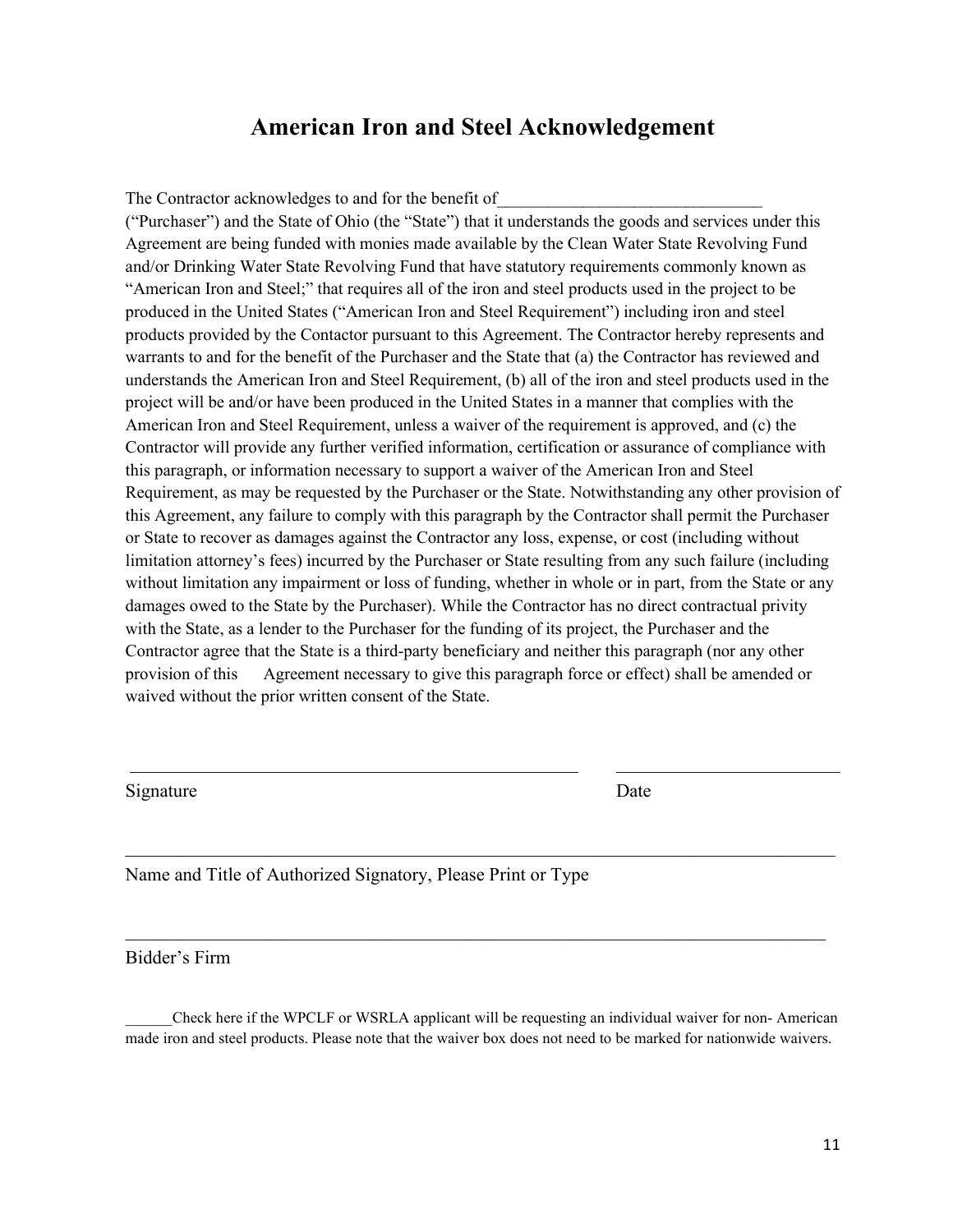## **Violating Facilities Clause**

The Contractor agrees to comply with all applicable standards, orders or requirements under Section 306 of the Clean Air Act, 42 USC 1857 (h), Section 508 of the Clean Water Act, 33 USC 1368, Executive Order 11738, and EPA regulations, 40 CFR Part 32, which prohibits the use under non‐exempt Federal contracts, grants, or loans of facilities included on the EPA List of Violating Facilities.

 $\mathcal{L}_\mathcal{L} = \mathcal{L}_\mathcal{L} = \mathcal{L}_\mathcal{L} = \mathcal{L}_\mathcal{L} = \mathcal{L}_\mathcal{L} = \mathcal{L}_\mathcal{L} = \mathcal{L}_\mathcal{L} = \mathcal{L}_\mathcal{L} = \mathcal{L}_\mathcal{L} = \mathcal{L}_\mathcal{L} = \mathcal{L}_\mathcal{L} = \mathcal{L}_\mathcal{L} = \mathcal{L}_\mathcal{L} = \mathcal{L}_\mathcal{L} = \mathcal{L}_\mathcal{L} = \mathcal{L}_\mathcal{L} = \mathcal{L}_\mathcal{L}$ 

\_\_\_\_\_\_\_\_\_\_\_\_\_\_\_\_\_\_\_\_\_\_\_\_\_\_\_\_\_\_\_\_\_\_\_\_\_\_\_\_\_\_\_\_\_\_\_\_\_\_\_\_\_\_\_\_\_\_\_\_\_\_\_\_\_\_\_\_\_\_\_\_\_\_\_\_

Signature Date

Name and Title of Authorized Signatory, Please Print or Type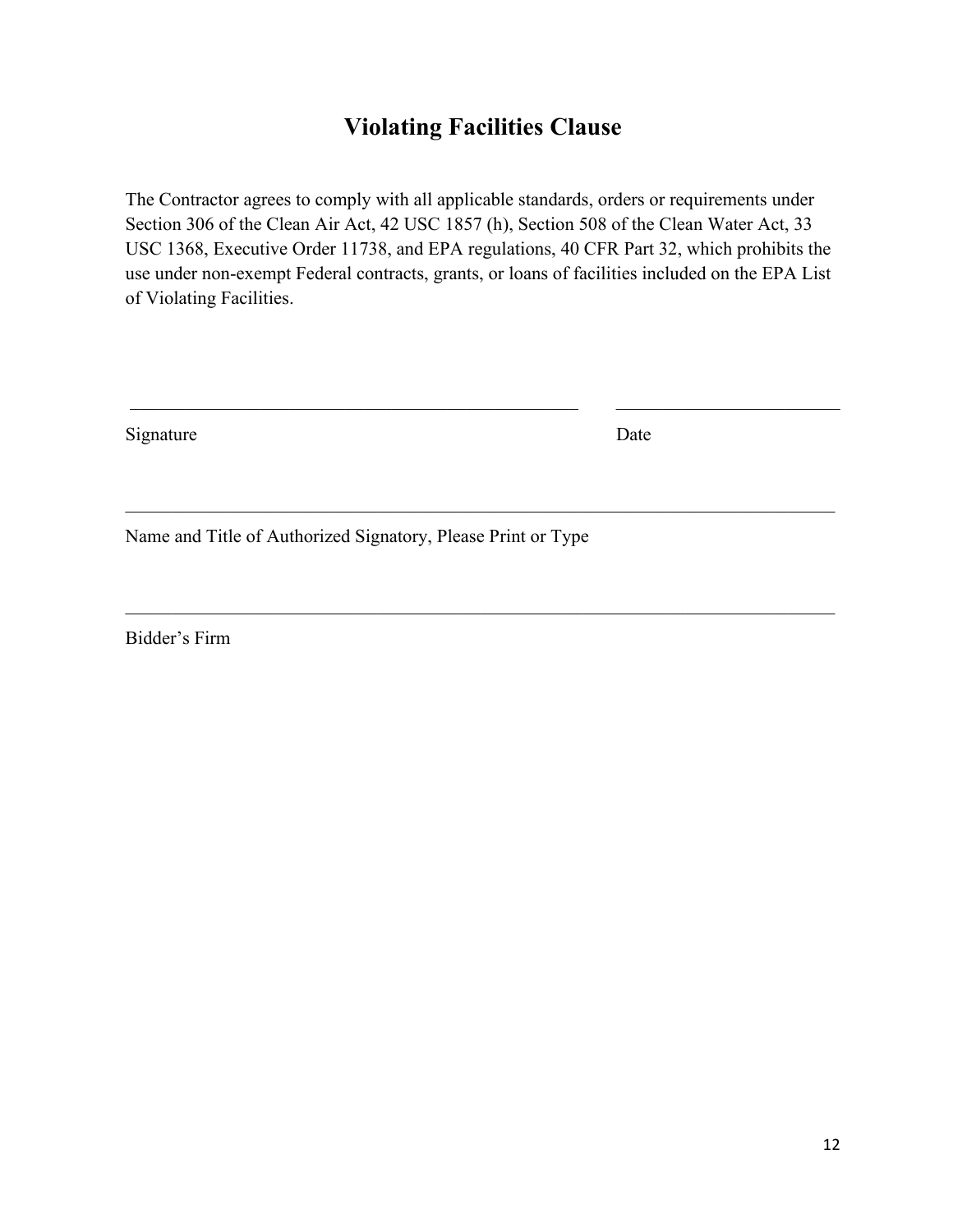#### **WPCLF Assistance Agreement Rights of Access**

Sections 2.1 through Section 2.2 and Sections 3.1 and 3.2 of the WPCLF Assistance Agreement lists requirements for construction contracts, including the obligation to include access for Ohio EPA and to ensure the contract is in compliance, and consistent, with the terms of the WPCLF Assistance Agreement. The following "access" language is required to be included verbatim: "The signatories agree to ensure that the Director or its duly authorized agents shall have the right at all reasonable times to enter upon the Project Site(s) and Project Facilities, and to examine and inspect the same and to exercise the Director's rights pursuant to the WPCLF Assistance Agreement."

 $\mathcal{L}_\text{max}$  , and the contribution of the contribution of the contribution of the contribution of the contribution of the contribution of the contribution of the contribution of the contribution of the contribution of t

\_\_\_\_\_\_\_\_\_\_\_\_\_\_\_\_\_\_\_\_\_\_\_\_\_\_\_\_\_\_\_\_\_\_\_\_\_\_\_\_\_\_\_\_\_\_\_\_\_\_\_\_\_\_\_\_\_\_\_\_\_\_\_\_\_\_\_\_\_\_\_\_\_\_\_\_

\_\_\_\_\_\_\_\_\_\_\_\_\_\_\_\_\_\_\_\_\_\_\_\_\_\_\_\_\_\_\_\_\_\_\_\_\_\_\_\_\_\_\_\_\_\_\_\_\_\_\_\_\_\_\_\_\_\_\_\_\_\_\_\_\_\_\_\_\_\_\_\_\_\_\_

Signature Date

Name and Title of Authorized Signatory, Please Print or Type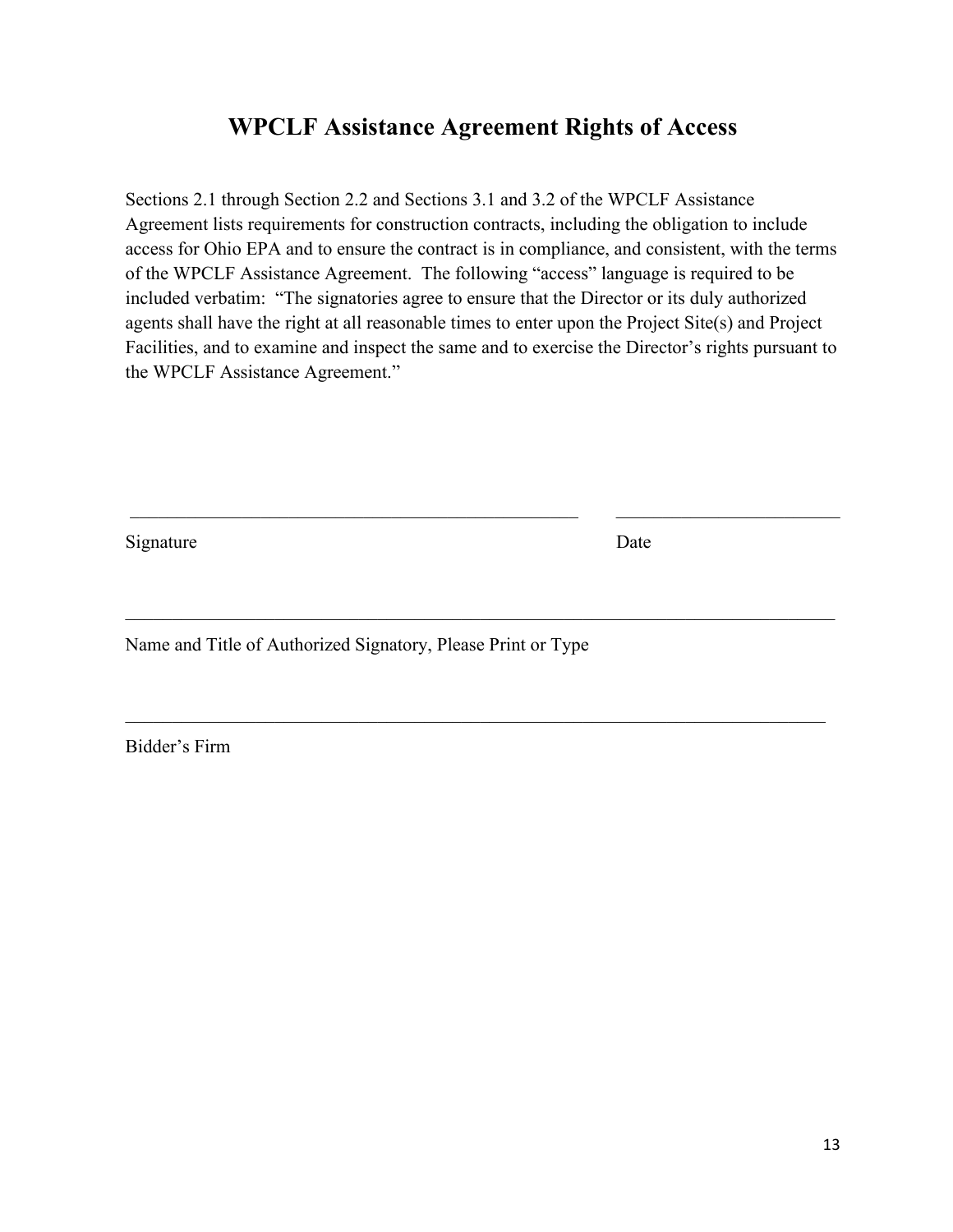#### **WPCLF Assistance Agreement and Contract Conflicts**

Section 3.2 (b) through (d) of the WPCLF Assistance Agreement lists requirements for construction contracts, including the obligation to include access for Ohio EPA and to ensure the contract is in compliance, and consistent, with the terms of the WPCLF Assistance Agreement. The following "conflicts" language is required to be included verbatim: "In the event of a conflict between the contract and the WPCLF Assistance Agreement, the provisions of the WPCLF Agreement shall prevail."

 $\mathcal{L}_\text{max}$  , and the contribution of the contribution of the contribution of the contribution of the contribution of the contribution of the contribution of the contribution of the contribution of the contribution of t

\_\_\_\_\_\_\_\_\_\_\_\_\_\_\_\_\_\_\_\_\_\_\_\_\_\_\_\_\_\_\_\_\_\_\_\_\_\_\_\_\_\_\_\_\_\_\_\_\_\_\_\_\_\_\_\_\_\_\_\_\_\_\_\_\_\_\_\_\_\_\_\_\_\_\_\_

\_\_\_\_\_\_\_\_\_\_\_\_\_\_\_\_\_\_\_\_\_\_\_\_\_\_\_\_\_\_\_\_\_\_\_\_\_\_\_\_\_\_\_\_\_\_\_\_\_\_\_\_\_\_\_\_\_\_\_\_\_\_\_\_\_\_\_\_\_\_\_\_\_\_\_\_

Signature Date

Name and Title of Authorized Signatory, Please Print or Type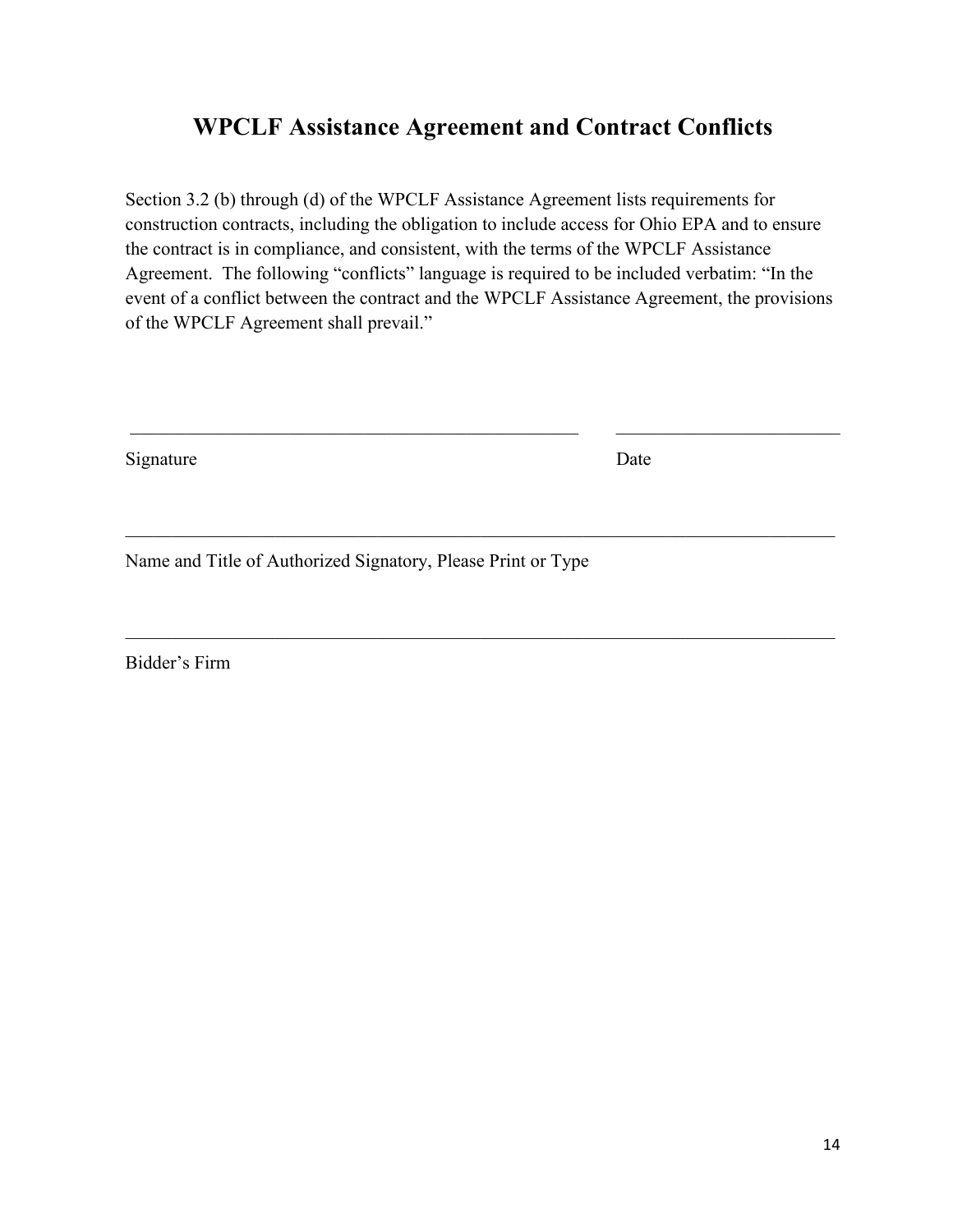### **Insurance Provisions**

Section 3.5 of the WPCLF Assistance Agreement contains specific requirements regarding insurance for all contractors and all subcontractors for the life of the contract. These insurance requirements must be reflected in the contract documents. Adjust the following language as needed to meet the specifics of the construction project and local requirements while still meeting the provisions of the Loan Agreement.

The Contractor shall, at his expense, furnish and maintain insurance in the form and amounts specified in subparagraphs 1 through 7 inclusive, of this section. Policies shall be with acceptable insurance companies authorized to do business in the State of Ohio.

The Contractor shall not commence Work nor shall he permit any of his Sub-contractors to commence Work until the insurance policies specified hereinafter, or otherwise required, have been submitted to, and approved by the Owner. Such insurance policies shall be kept in force until the Contractor receives final payment.

Insurance shall be endorsed so that it cannot be changed or canceled in less than ten (10) days after receipt by the Contractor and the Owner of written notice of such proposed action from the Insurer.

The insurance specified in Subparagraphs 1, 2, 3 and 4 shall be written under the comprehensive general form of liability insurance contracts.

The Contractor shall furnish three (3) certificates or, whenever specifically requested by the Owner, three (3) certified copies of the insurance policies themselves and a receipt evidencing full payment of the premiums.

In addition to the insurance described hereinafter, the Contractor shall secure and maintain such other insurance as may be designated elsewhere in the Contract document.

If the Contractor is required to repair or perform Work after the completion of the Work involved under this Contract or obtain new policies in accordance with the requirements in this section.

1. General Liability: In addition to such fire and other physical damage insurance as the Contractor elects to carry for his own protection, he shall also secure and maintain in the name of the Owner, the government agency sponsoring the Project, Subcontractors, the Consulting Engineer and any other parties having an interest in the Project, as named insured as their interest may appear; a general liability policy for fire, extended coverage, vandalism and malicious mischief in the amount of one hundred (100) percent of the value of the complete parts of the Project and Materials in storage, except that such coverage shall not be required in connection with sewer, water main or paving construction. Pump or lift station construction shall not be considered sewer or water main construction for purposes of this paragraph.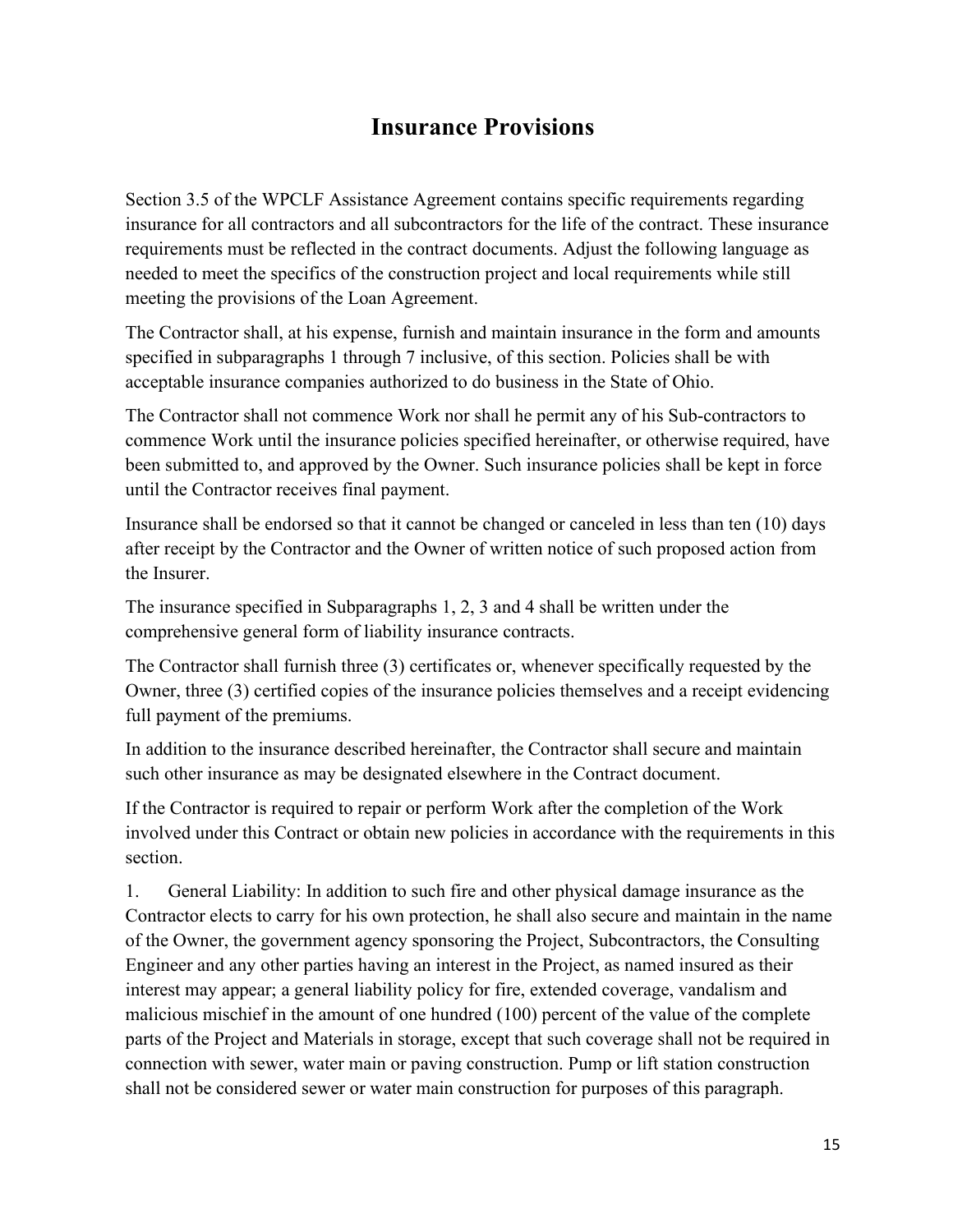2. Workers Compensation: The Contractor shall provide Workers Compensation Insurance for all employees engaged in Work who may come within the protection of the workers compensation law, and, where applicable, employer's General Liability Insurances for employees not so protected and shall require all Subcontractors to provide corresponding insurance.

The Contractor shall indemnify the Owner and the Consulting Engineer against any and all liabilities, cost and expenses due to accidents or other occurrences covered by the workers compensation law.

3. Contractor's Motor Vehicle Bodily Injury and Property Damage Liability Insurance: Insurance to cover liability arising from the use and operation of motor vehicles in connection with the performance of the Contract (as customarily defined in liability insurance policies), whether they be owned, hired or non-owned by the Contractor, as follows:

a. Bodily Injury Liability: \$500,000 for each person; limit of \$1,000,000 for each occurrence.

b. Property Damage Liability: \$500,000 for each occurrence.

4. Contractor's Public Liability and Property Damage Liability Insurance: Contractor's Public Liability Insurance providing a limit of not less than \$500,000 for all damages arising out of bodily injuries, including accidental death to one person, and a total limit of \$1,000,000 for all damages arising out of bodily injuries, including accidental death, to two or more persons in any one occurrence. Contractor's Property Damage Liability Insurance providing for a limit on not less than \$500,000 for all damages to or destruction of property.

Coverage under this policy shall include, to the limits indicated above, the collapse or damage to any structure, building or its contents, public or private utility, or pavement during construction and for two (2) years thereafter.

Whenever Work under the Contract is to be done in the vicinity of existing underground utilities or structures, coverage under the policy shall also include, to the limits indicated, all damages to said underground utilities or structures during construction and for a period of two (2) years thereafter. Whenever Work under the Contract is to be done by blasting, coverage under the policy shall also include, to the limits indicated above, all damages of any kind whatsoever caused by blasting.

5. Contractor's Protective Public Liability and Property Damage Liability Insurance: Contractor's Protective Public Liability and Property Damage Liability Insurance for operations performed by Subcontractors providing for coverage and limits corresponding to those described in subparagraph 4.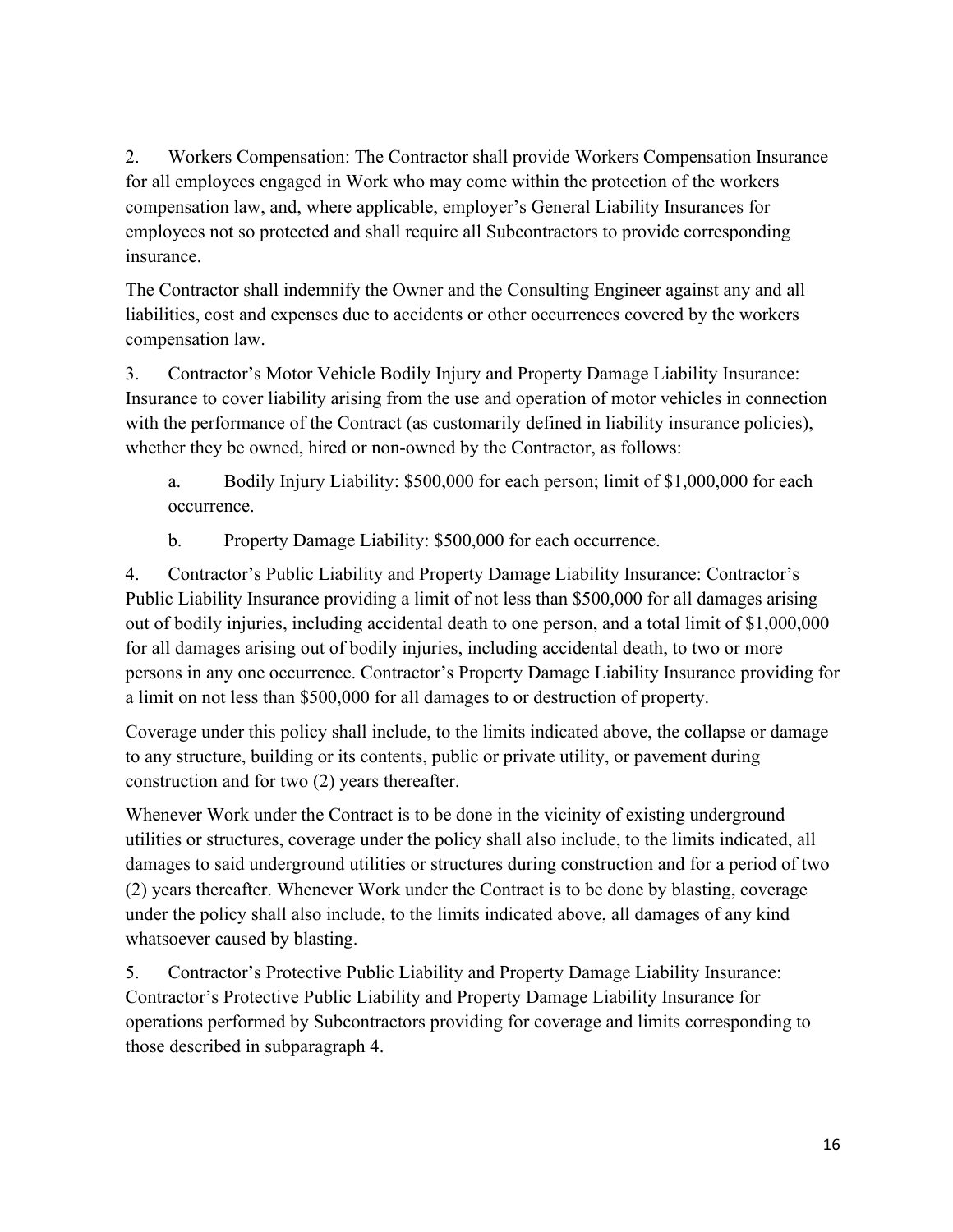6. Owner's Protective Public Liability and Property Damage Liability Insurance: Regular Owner's Protective Public Liability and Property Damage Liability Insurance for operations performed by the Contractor or any Sub‐contractor providing for coverage and limits corresponding to those described in subparagraph 4.

This policy shall be written in the name of the Owner as a separate policy from those specified elsewhere herein.

7. Railroad Protective Liability Insurance: In any of the Work under this Contract is on railroad R/W, the Contractor shall at its sole cost and expense, procure and provide, for and in behalf of each railroad company. Protective Liability Insurance (AARAASHO form) with minimum limits per occurrence of not less than \$2,000,000 for bodily injury, death and/or property damage, subject to an aggregate limit of \$6,000,000 per annum. The policy shall name each railroad company as the insured and be issued to the Contractor. Each railroad company shall be provided with a copy of each policy of insurance prior to commencement of any work.

 $\mathcal{L}_\text{max}$  , and the contribution of the contribution of the contribution of the contribution of the contribution of the contribution of the contribution of the contribution of the contribution of the contribution of t

\_\_\_\_\_\_\_\_\_\_\_\_\_\_\_\_\_\_\_\_\_\_\_\_\_\_\_\_\_\_\_\_\_\_\_\_\_\_\_\_\_\_\_\_\_\_\_\_\_\_\_\_\_\_\_\_\_\_\_\_\_\_\_\_\_\_\_\_\_\_\_\_\_\_\_\_

Signature Date

Name and Title of Authorized Signatory, Please Print or Type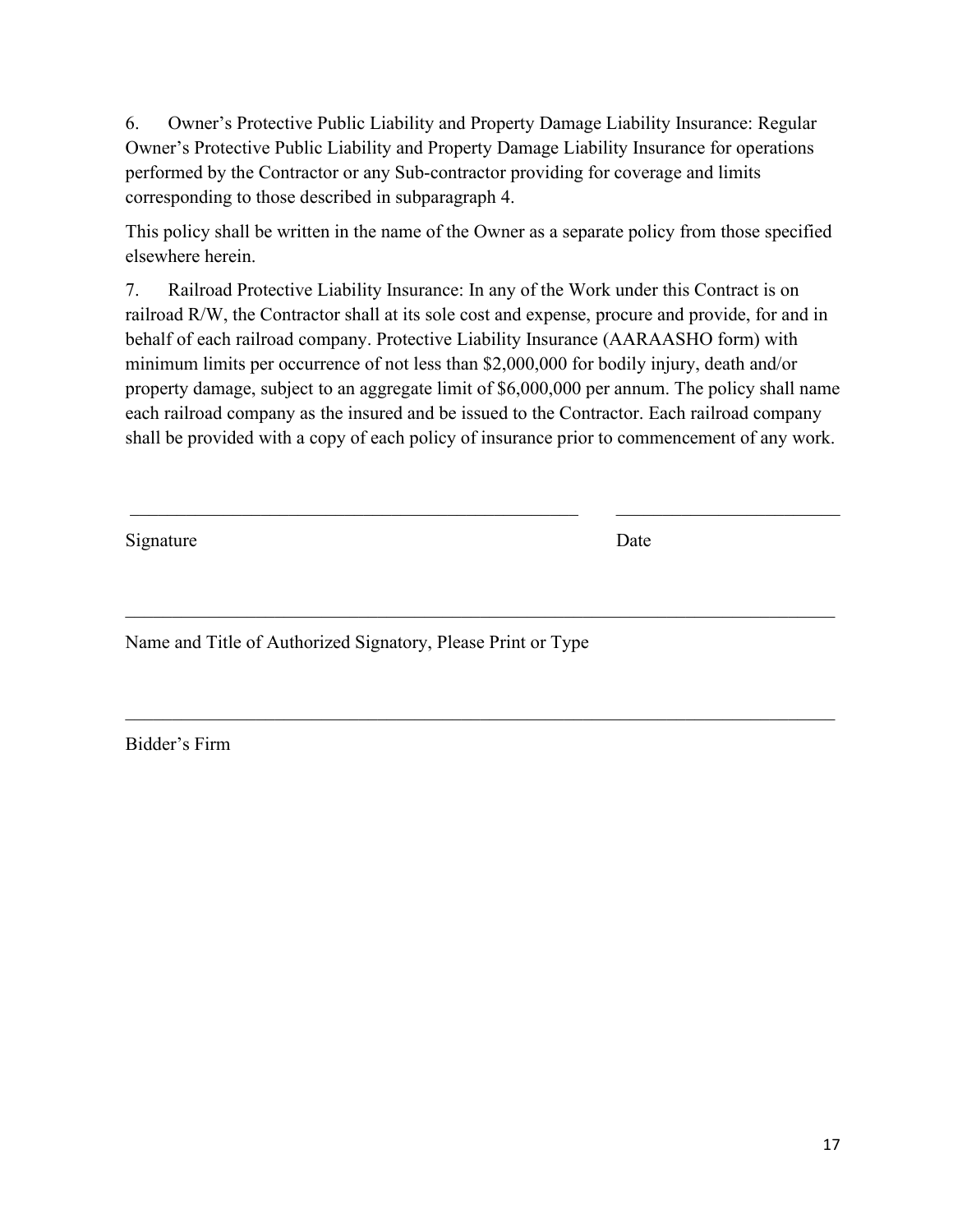# **Water Pollution Control Loan Fund (WPCLF/SRF) CONTRACT CHANGE ORDER**

| Loan Number Contract Contract Contract Contract Contract Contract Contract Contract Contract Contract Contract Contract Contract Contract Contract Contract Contract Contract Contract Contract Contract Contract Contract Con |              |       |  |  |  |  |  |
|--------------------------------------------------------------------------------------------------------------------------------------------------------------------------------------------------------------------------------|--------------|-------|--|--|--|--|--|
|                                                                                                                                                                                                                                |              |       |  |  |  |  |  |
| Description of Change:                                                                                                                                                                                                         |              |       |  |  |  |  |  |
|                                                                                                                                                                                                                                |              |       |  |  |  |  |  |
|                                                                                                                                                                                                                                |              |       |  |  |  |  |  |
|                                                                                                                                                                                                                                |              |       |  |  |  |  |  |
|                                                                                                                                                                                                                                |              |       |  |  |  |  |  |
|                                                                                                                                                                                                                                |              | Date: |  |  |  |  |  |
| (Engineer)                                                                                                                                                                                                                     |              |       |  |  |  |  |  |
| Approved by:                                                                                                                                                                                                                   |              | Date: |  |  |  |  |  |
|                                                                                                                                                                                                                                | (Recipient)  |       |  |  |  |  |  |
|                                                                                                                                                                                                                                |              |       |  |  |  |  |  |
|                                                                                                                                                                                                                                | (Contractor) |       |  |  |  |  |  |
|                                                                                                                                                                                                                                | (Company)    |       |  |  |  |  |  |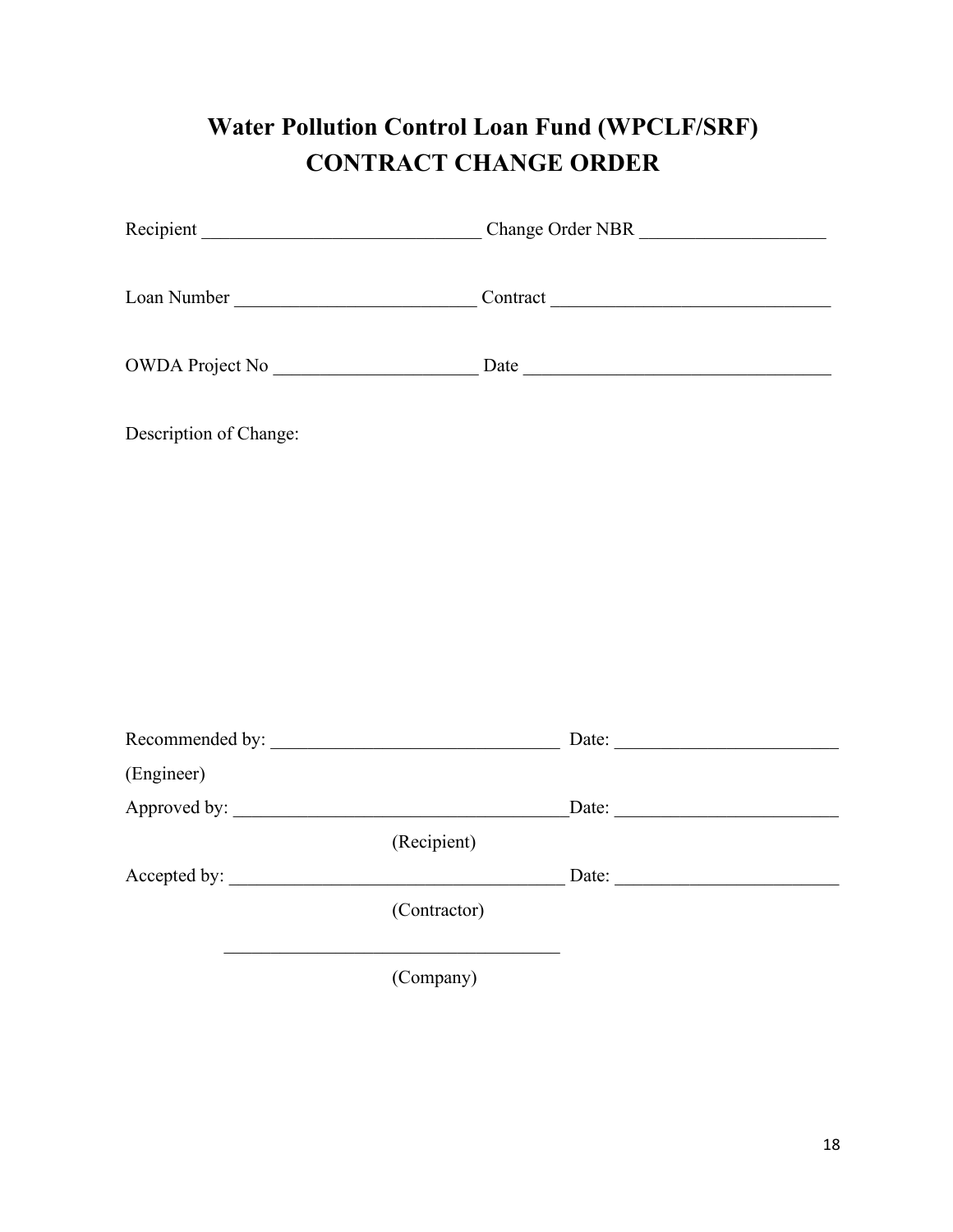Original Contract Amt: Previous Changes (+/-): This Change  $(+/-)$ : Adjusted Contract Amt:

#### OWDA APPROVAL

The above proposal is hereby accepted, and I recommend that it be approved and made a part of the contract noted above. The approval does not constitute an increase in the total loan amount but represents approval for the work.

 $\_$ 

 $\_$ 

Ohio EPA Approval Chief Engineer

Date Date Date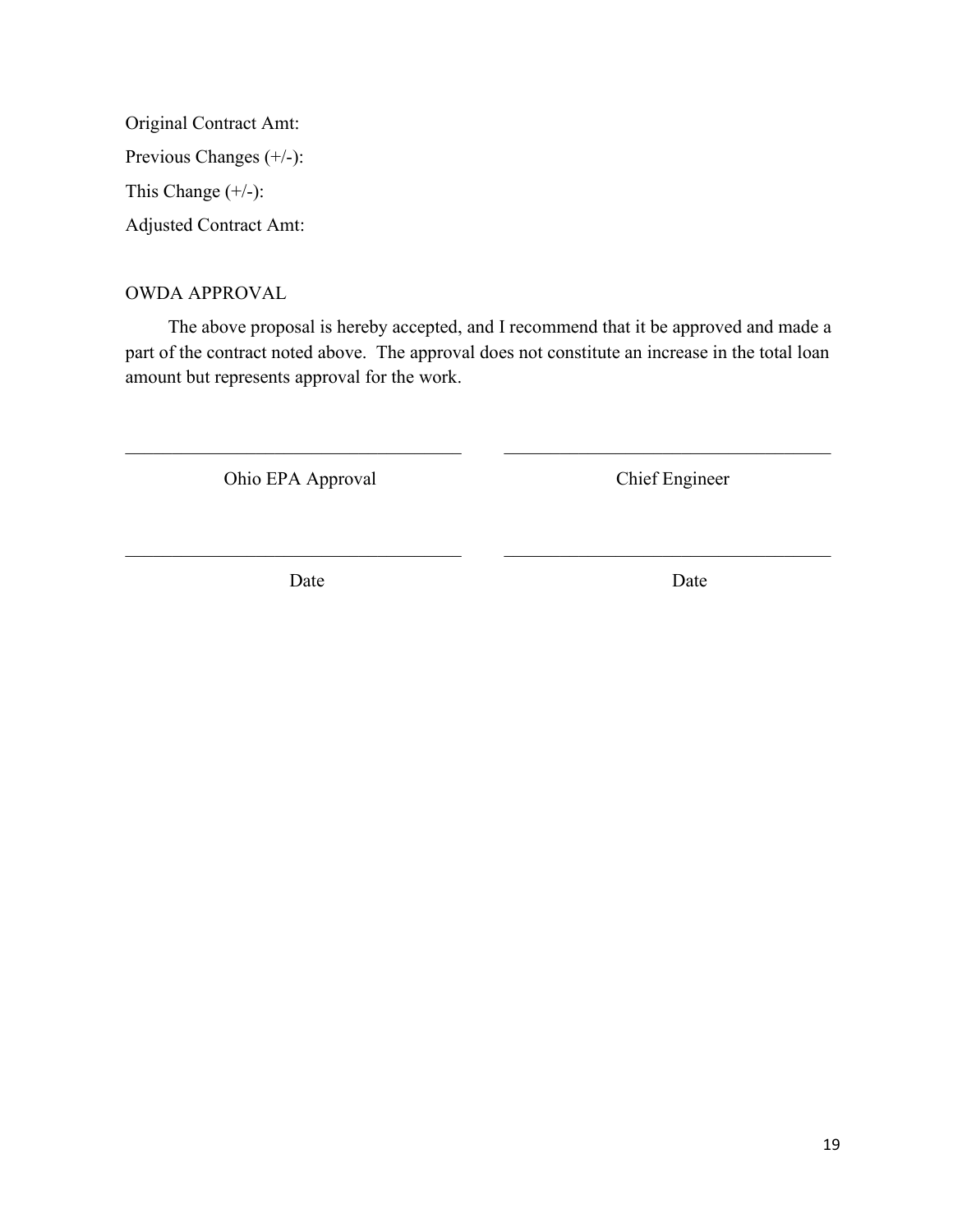#### **Change Order Instructions**

All Change Orders for this work, regardless of costs, must be submitted to Ohio EPA for review.

#### **Changes Requiring Prior Approval:**

Any change which substantially modifies the Project Facilities as specified in the Ohio EPA approved Facilities Plan and Final Permit to Install or Final Plan Approval (when applicable) or alters the direct or indirect impact of the Project Facilities upon the environment must be incorporated into a Change Order. One copy of the Change Order prior to execution is to be submitted to Ohio EPA for review and prior approval of the acceptability of the change. "Prior to execution" means before the Change Order is signed by the Owner.

Ohio EPA will review the Change Order and inform the Owner of the technical, environmental and operational acceptability of the change, and give the Owner permission to proceed with the proposed work.

#### **All Other Changes:**

Change Orders not requiring prior approval as described above must be submitted to Ohio EPA within one (1) month of the time at which they are approved by the Owner. Change Orders for WPCLF projects should be submitted to the Division of Environmental and Financial Assistance (DEFA).

#### **Change Order Approval Process:**

After the Change Order is executed, one (1) copy of the Change Order, including the supporting documentation, is to be sent to Ohio EPA for final review. The WPCLF/WSRLA Change Order forms must have original signatures.

Owners have the option to submit hard copies of the project Change Orders via mail to Ohio EPA or to send PDF Change Order forms and supporting documentation electronically. With either hard copy or electronic submittals, the WPCLF Change Orders should be submitted to DEFA.

The dedicated e-mail address for the electronic submittal of WPCLF Change Orders is: EPAWPCLFCO@epa.ohio.gov.

After the Change Order is accepted and eligible costs determined, Ohio EPA will issue a letter informing the Owner and authorizing OWDA to disburse funds from Project Contingency for the work. The OEPA letter will be sent electronically. OWDA will return a copy of the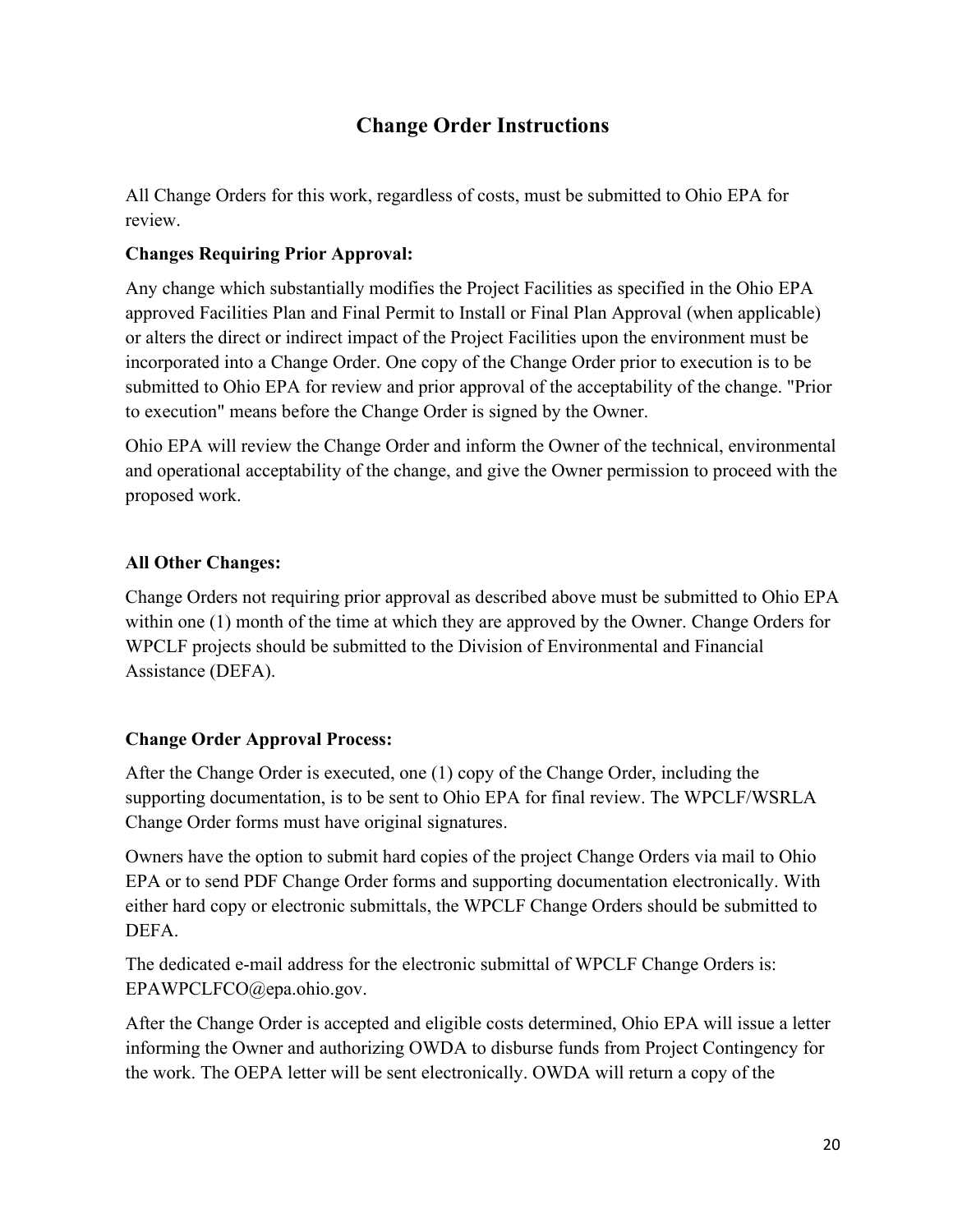WPCLF/WSRLA Change Order form which will be signed by all parties including Ohio EPA and OWDA.

Please notify Ohio EPA if the community prefers a hard copy of change order approval documentation and then Ohio EPA and OWDA will send hard copies of approval documentation through the mail.

#### **Payments for Change Order Work:**

The Owner is precluded from submitting to the OWDA payment requests for Eligible Project Costs associated with the Change Orders until such time as the Ohio EPA's approval of the Change Orders has been obtained.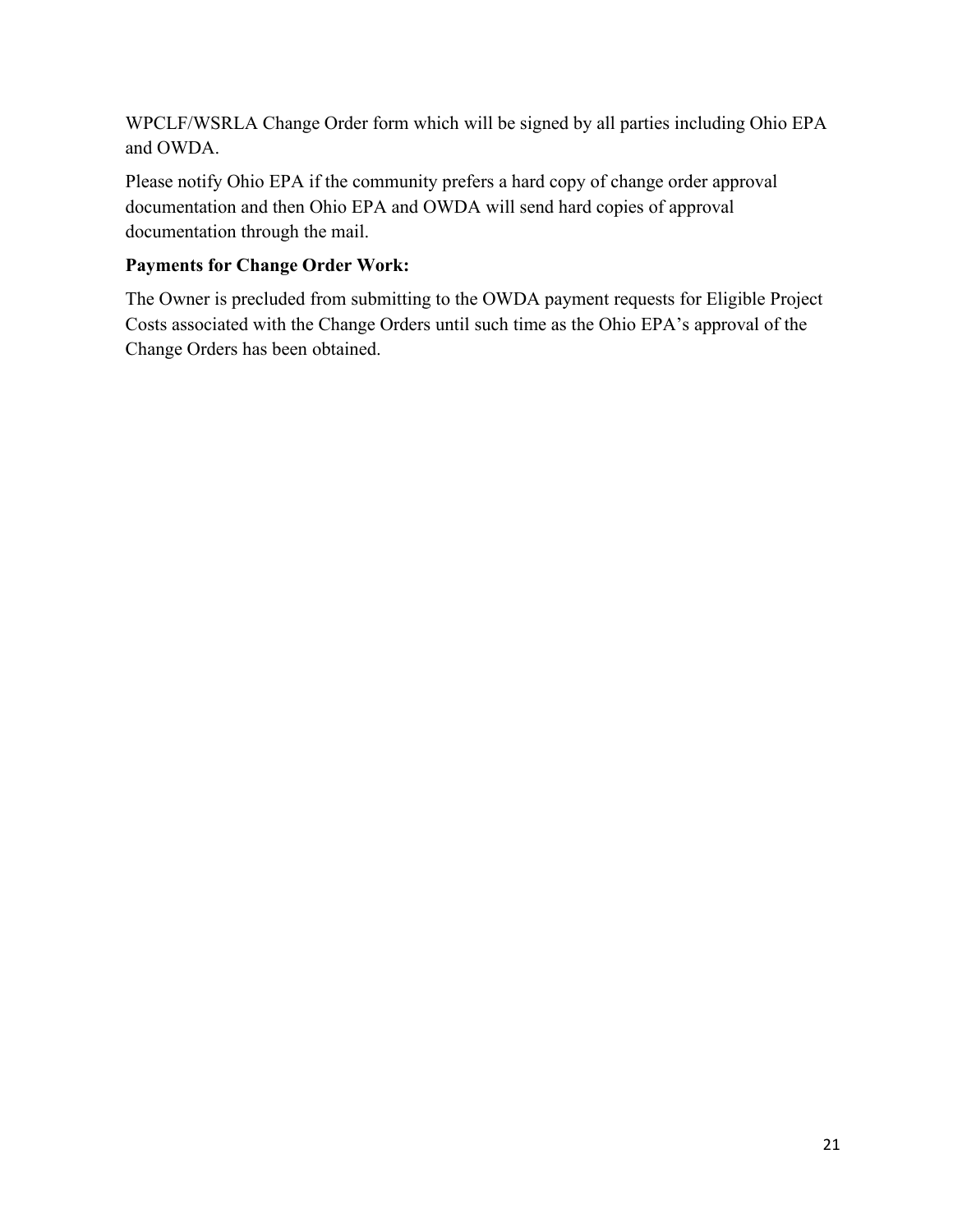### **Hold Harmless Agreement Clause**

To the maximum extent permitted by law, the contractor

agrees to indemnify and hold harmless the Tuscarawas County Health Department, its officials, agents, servants and employees from payment of any sum or sums of money to any persons, whomsoever, on account of all claims, actions, or suits growing out of injuries to persons, including death, or property damage caused by the contractor, his employees, or subcontractors for any negligent act, error or omissions in the performance and prosecution of work herein contracted for including all claims for service, labor preformed, materials furnished, provisions and supplies, injuries to all persons, including health, or damaged property, claims, suits, costs, attorney's fees, costs of investigation and defense.

It is further the intent of this agreement to hold the contractor responsible for the payment of any and all claims, suits, or liens due to negligent acts, error or omission in any way attributable to or asserted against the Tuscarawas County Health Department, and/or its officials, agents, servants, or employees as a result of performance of its contract or asserted against Tuscarawas County Health Department and the contractors.

In addition to holding the Tuscarawas County Health Department harmless, the contractor will provide defense for the Tuscarawas County Health Department, its officials, agents, servants, and/or employees and will pay the costs of that defense.

| Print:                                                                                                                        |  |
|-------------------------------------------------------------------------------------------------------------------------------|--|
|                                                                                                                               |  |
|                                                                                                                               |  |
|                                                                                                                               |  |
| Date:<br><u> 1989 - Johann John Stone, mars eta bainar eta bainar eta baina eta baina eta baina eta baina eta baina eta b</u> |  |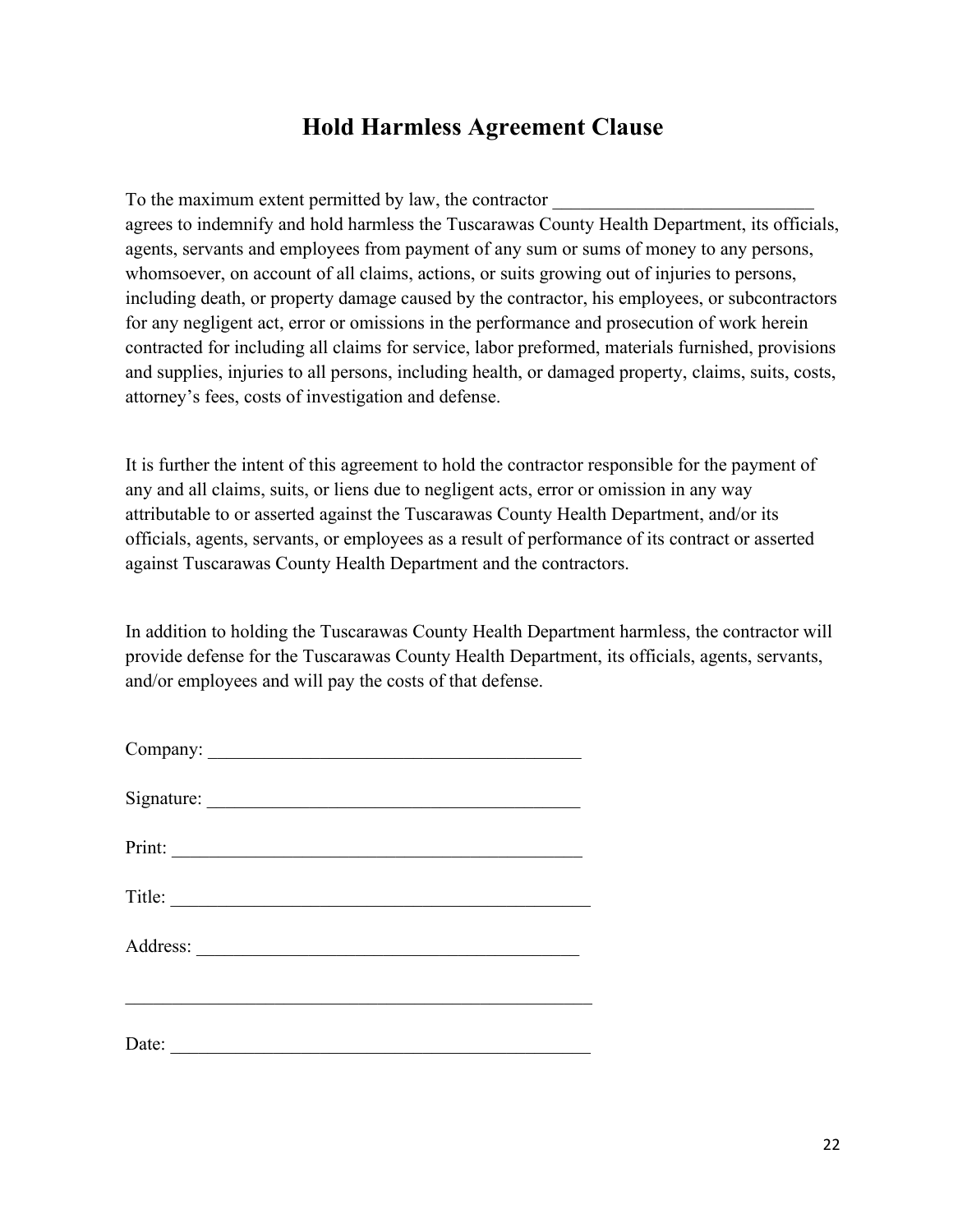### **Form of Bid Guaranty and Contract Bond**

| Known             | to                  | all | persons | by | these | presents,                          | that | we, | the | undersigned                                                                                 |
|-------------------|---------------------|-----|---------|----|-------|------------------------------------|------|-----|-----|---------------------------------------------------------------------------------------------|
|                   |                     |     |         |    |       |                                    |      |     |     | , as principal, at                                                                          |
|                   |                     |     |         |    |       |                                    |      |     |     |                                                                                             |
|                   | (address) and<br>as |     |         |    |       |                                    |      |     |     |                                                                                             |
|                   |                     |     |         |    |       |                                    |      |     |     | Surety, are hereby held and firmly bound unto the Tuscarawas County Health Department, as   |
|                   |                     |     |         |    |       |                                    |      |     |     | Obligee, in the penal sum of the dollar amount of the bid submitted by the Principal to the |
| Obligee on (date) |                     |     |         |    |       | to undertake the Project known as: |      |     |     |                                                                                             |

 $\mathcal{L}_\mathcal{L} = \mathcal{L}_\mathcal{L} = \mathcal{L}_\mathcal{L} = \mathcal{L}_\mathcal{L} = \mathcal{L}_\mathcal{L} = \mathcal{L}_\mathcal{L} = \mathcal{L}_\mathcal{L} = \mathcal{L}_\mathcal{L} = \mathcal{L}_\mathcal{L} = \mathcal{L}_\mathcal{L} = \mathcal{L}_\mathcal{L} = \mathcal{L}_\mathcal{L} = \mathcal{L}_\mathcal{L} = \mathcal{L}_\mathcal{L} = \mathcal{L}_\mathcal{L} = \mathcal{L}_\mathcal{L} = \mathcal{L}_\mathcal{L}$ 

The penal sum, referred to herein, shall be the dollar amount of the Principal's bid to the Obligee, incorporating any additive alternative Bids made by the Principal on the date referred to above the Obligee, which are accepted by the Obligee. In no case shall the penal sum exceed the amount of dollars  $(\$$ penal sum will be for the full amount of the Principal's bid, including ass alternates. Alternatively, if completed, the amount stated must not be less than the full amount of the bid, including alternates, in dollars and cents. A percentage is not acceptable). For the payment of the penal sum well and truly to be made, we hereby jointly and severally bind ourselves, our heirs, executors, administrators, successors and assigns.

The condition of the above obligation is such, that whereas the above-named Principal has submitted a bid for the referenced Project;

Now, therefore, if the Obligee accepts the bid of the Principal, and the Principal fails to enter into a proper contract in accordance with the Contract bid, Plans, Specifications, details and bills of material; and in the event the Principal pays to the Obligee the difference, not to exceed ten percent of the penal sum hereof between the amount specified in the bid and such larger amount for which the Obligee may in good faith contract with the Bidder determined by the oblige to the next lowest responsive and responsible to preform Work covered by the bid; or in the event the Obligee does not aware the Contract to such next lowest responsive and responsible Bidder and resubmits the project for bidding, the Principal pays to the Obligee the difference not to exceed ten percent of the penal sum hereof between the amount specified in the bid, or the costs, in connection with the resubmission, of printing new Contract Documents, required advertising and printing and mailing notices to the prospective Bidders, whichever is less, then this obligation shall be null and void, otherwise to remain in full force and effect. If the Obligee accepts the bid of the Principal, and the Principal, within ten (10) days after awarding the Contract, enters into a proper Contract and executes the Contract Form in accordance with the Contract Documents,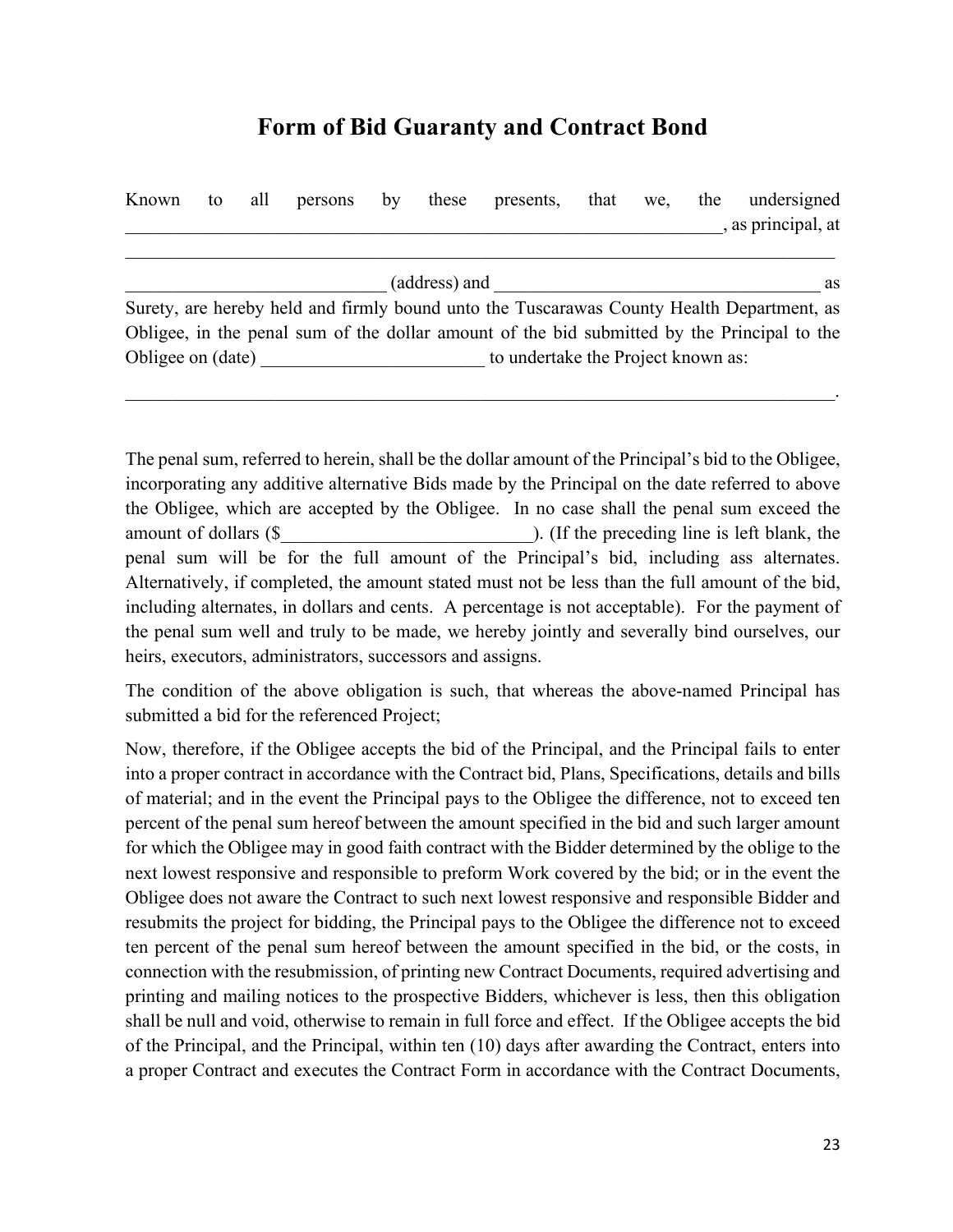including without limitation the bid, Plans, Specifications, details, and bills of materials, which said Contract is made a part of this Bond the same as though set forth herein; and

Now also, if the said Principal shall well and faithfully preform each and every condition of such Contract; and indemnify the Obligee against all damages suffered by failure to perform such Contract according to the provisions thereof and in accordance with Contract Documents, including without limitation Plans, Specifications, details, and bills of material therefore; and shall pay all lawful claims and Subcontractors, Material Supplies and laborers for the labor preformed and materials furnished in the carrying forward, performing or completing said Contract; we, agreeing and assenting that this undertaking shall be for the benefit of any Subcontractor, Material Supplier or laborer having a just claim, as well as for the Obligee herein; then this obligation shall be void; otherwise the same shall remain in full force and effect; it being expressly understood and agreed that the liability of the Surety for any and all claims hereunder shall in no event exceed the penal amount of this obligation herein stated.

The Said Surety hereby stipulates and agrees that no modifications, omissions or additions, in or to the terms of said Contract, the Work hereunder or the Contract Documents, including without limitation the Plans and Specifications, therefore, shall in any way affect the obligations of said Surety on its bond, and does hereby waive notice of any such modifications, omissions or additions in or to the terms of the Contract, the Work or the Contract Documents, including without limitation the Plans and Specifications.

|                                                                                                                                                                                                                                    | $\mathbf{B}$ y: |
|------------------------------------------------------------------------------------------------------------------------------------------------------------------------------------------------------------------------------------|-----------------|
| Title:                                                                                                                                                                                                                             |                 |
| Surety:                                                                                                                                                                                                                            | By:             |
| <b>Surety Information</b>                                                                                                                                                                                                          |                 |
| Address <u>and the second second second</u> and the second second second second second second second second second second second second second second second second second second second second second second second second second |                 |
| Telephone Number                                                                                                                                                                                                                   |                 |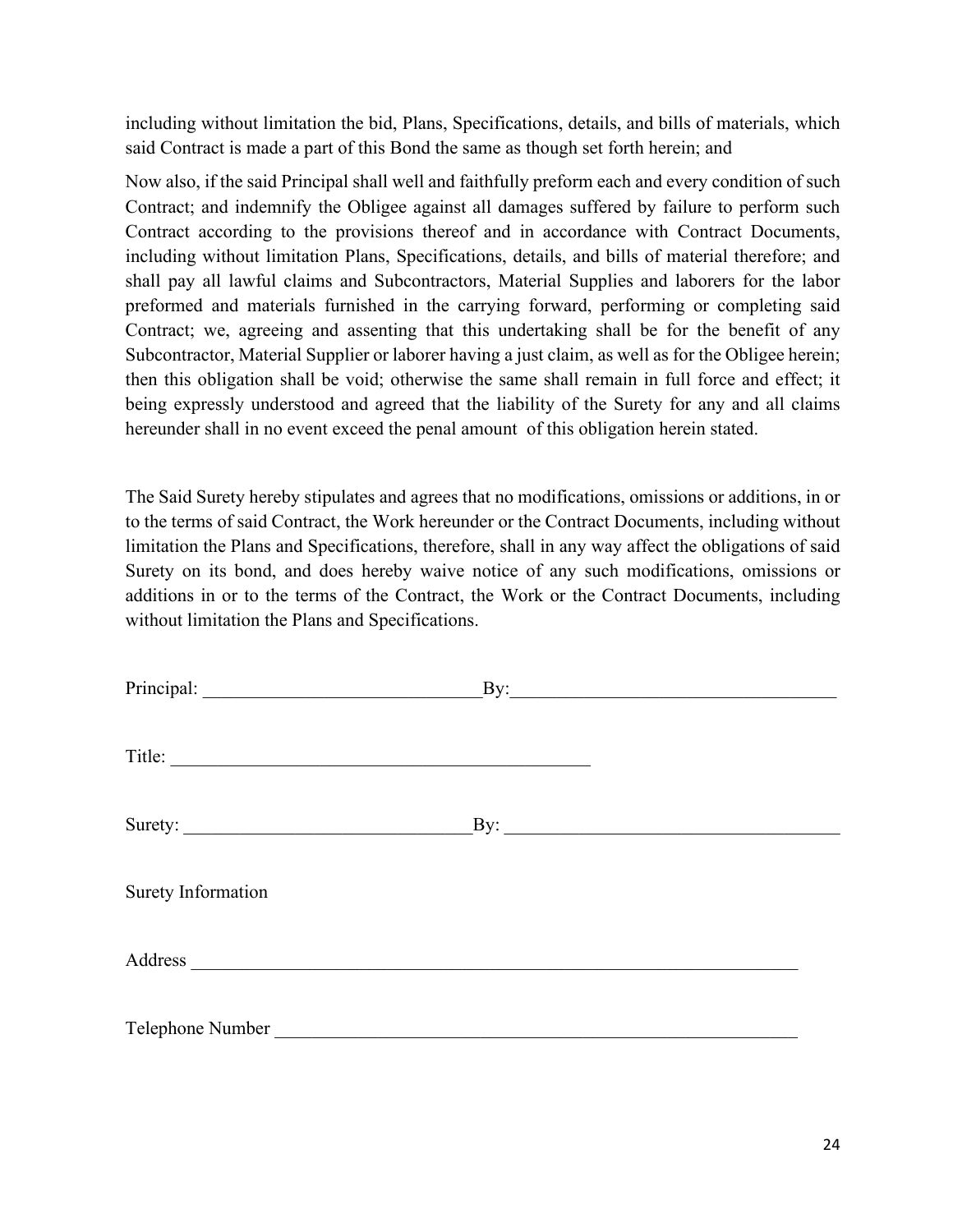#### **Ohio Revised Code 153.54 Bid guaranty to be filed with bid**

(A) Except with respect to a contract described in section 9.334 or 153.693 of the Revised Code, each person bidding for a contract with the state or any political subdivision, district, institution, or other agency thereof, excluding therefrom the department of transportation, for any public improvement shall file with the bid, a bid guaranty in the form of either:

(1) A bond in accordance with division (B) of this section for the full amount of the bid;

(2) A certified check, cashier's check, or letter of credit pursuant to Chapter 1305. of the Revised Code, in accordance with division (C) of this section. Any such letter of credit is revocable only at the option of the beneficiary state, political subdivision, district, institution, or agency. The amount of the certified check, cashier's check, or letter of credit shall be equal to ten per cent of the bid.

(B) A bid guaranty filed pursuant to division (A)(1) of this section shall be conditioned to:

(1) Provide that, if the bid is accepted, the bidder, after the awarding or the recommendation for the award of the contract, whichever the contracting authority designates, will enter into a proper contract in accordance with the bid, plans, details, and specifications. If for any reason, other than as authorized by section 9.31 of the Revised Code or division (G) of this section, the bidder fails to enter into the contract, and the contracting authority awards the contract to the next lowest bidder, the bidder and the surety on the bidder's bond are liable to the state, political subdivision, district, institution, or agency for the difference between the bid and that of the next lowest bidder, or for a penal sum not to exceed ten per cent of the amount of the bond, whichever is less. If the state, political subdivision, district, institution, or agency does not award the contract to the next lowest bidder but resubmits the project for bidding, the bidder failing to enter into the contract and the surety on the bidder's bond, except as provided in division (G) of this section, are liable to the state, political subdivision, district, institution, or agency for a penal sum not to exceed ten per cent of the amount of the bid or the costs in connection with the resubmission of printing new contract documents, required advertising, and printing and mailing notices to prospective bidders, whichever is less.

(2) Indemnify the state, political subdivision, district, institution, or agency against all damage suffered by failure to perform the contract according to its provisions and in accordance with the plans, details, and specifications therefor and to pay all lawful claims of subcontractors, material suppliers, and laborers for labor performed or material furnished in carrying forward, performing, or completing the contract; and agree and assent that this undertaking is for the benefit of any subcontractor, material supplier, or laborer having a just claim, as well as for the state, political subdivision, district, institution, or agency.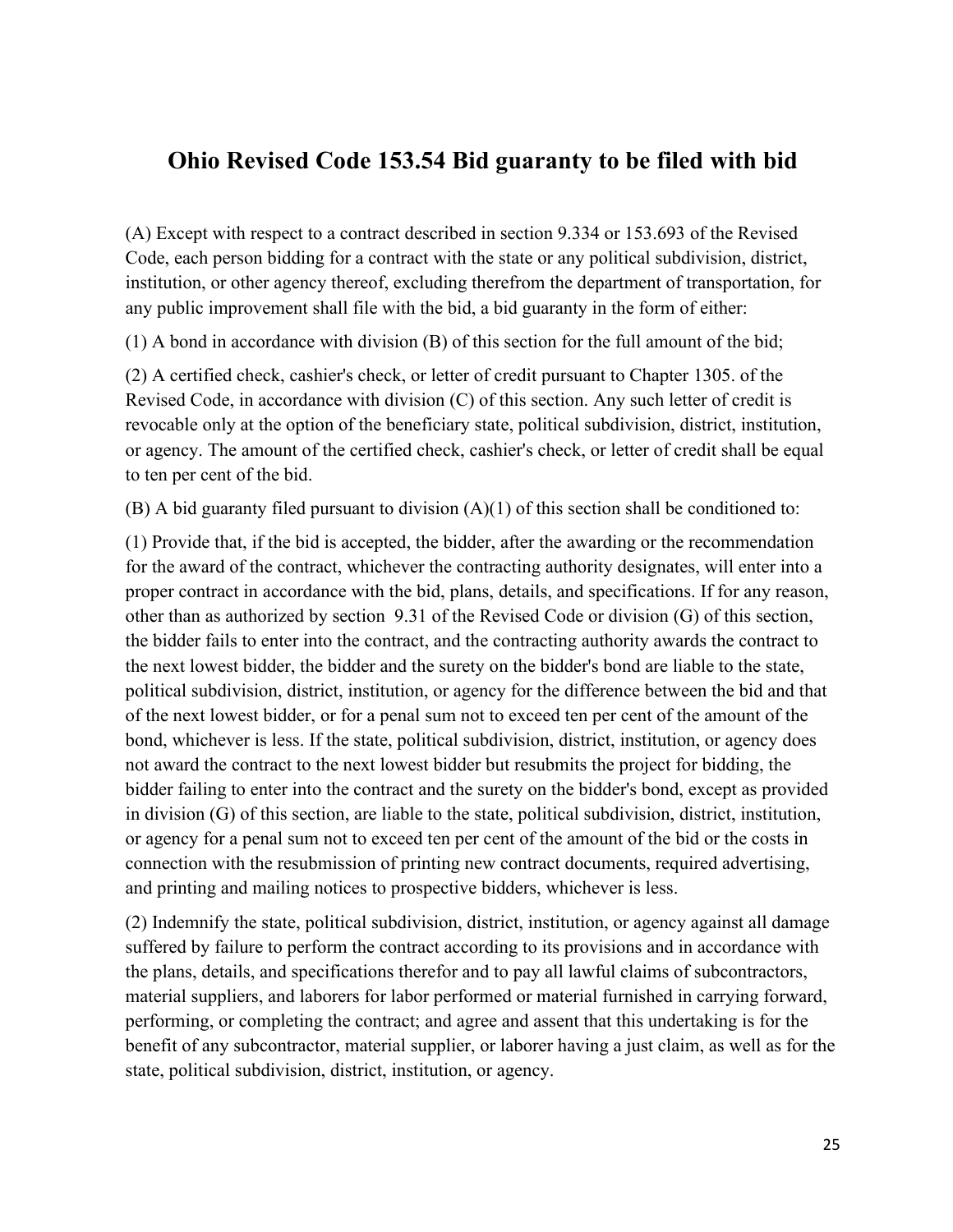(C)

(1) A bid guaranty filed pursuant to division (A)(2) of this section shall be conditioned to provide that if the bid is accepted, the bidder, after the awarding or the recommendation for the award of the contract, whichever the contracting authority designates, will enter into a proper contract in accordance with the bid, plans, details, specifications, and bills of material. If for any reason, other than as authorized by section 9.31 of the Revised Code or division (G) of this section, the bidder fails to enter into the contract, and the contracting authority awards the contract to the next lowest bidder, the bidder is liable to the state, political subdivision, district, institution, or agency for the difference between the bidder's bid and that of the next lowest bidder, or for a penal sum not to exceed ten per cent of the amount of the bid, whichever is less. If the state, political subdivision, district, institution, or agency does not award the contract to the next lowest bidder but resubmits the project for bidding, the bidder failing to enter into the contract, except as provided in division (G) of this section, is liable to the state, political subdivision, district, institution, or agency for a penal sum not to exceed ten per cent of the amount of the bid or the costs in connection with the resubmission, of printing new contract documents, required advertising, and printing and mailing notices to prospective bidders, whichever is less.

If the bidder enters into the contract, the bidder, at the time the contract is entered to, shall file a bond for the amount of the contract to indemnify the state, political subdivision, district, institution, or agency against all damage suffered by failure to perform the contract according to its provisions and in accordance with the plans, details, and specifications and to pay all lawful claims of subcontractors, material suppliers, and laborers for labor performed or material furnished in carrying forward, performing, or completing the contract; and agree and assent that this undertaking is for the benefit of any subcontractor, material supplier, or laborer having a just claim, as well as for the state, political subdivision, district, institution, or agency.

(2) A construction manager who enters into a contract pursuant to sections 9.33 to 9.333 of the Revised Code, if required by the public authority at the time the construction manager enters into the contract, shall file a letter of credit pursuant to Chapter 1305. of the Revised Code, bond, certified check, or cashier's check, for the value of the construction management contract to indemnify the state, political subdivision, district, institution, or agency against all damage suffered by the construction manager's failure to perform the contract according to its provisions, and shall agree and assent that this undertaking is for the benefit of the state, political subdivision, district, institution, or agency. A letter of credit provided by the construction manager is revocable only at the option of the beneficiary state, political subdivision, district, institution, or agency.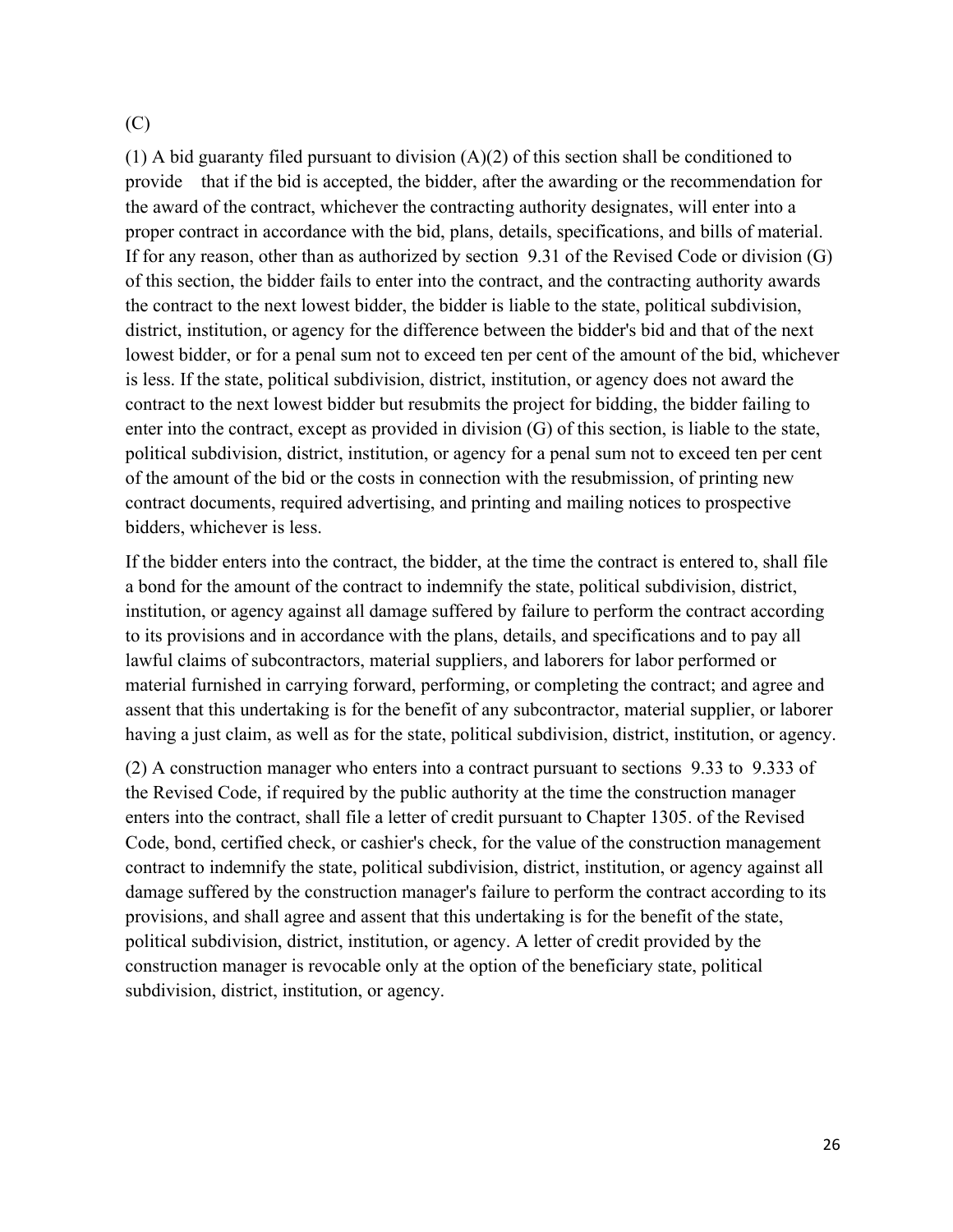(D) Where the state, political subdivision, district, institution, or agency accepts a bid but the bidder fails or refuses to enter into a proper contract in accordance with the bid, plans, details, and specifications within ten days after the awarding of the contract, the bidder and the surety on any bond, except as provided in division (G) of this section, are liable for the amount of the difference between the bidder's bid and that of the next lowest bidder, but not in excess of the liability specified in division (B)(1) or (C) of this section. Where the state, political subdivision, district, institution, or agency then awards the bid to such next lowest bidder and such next lowest bidder also fails or refuses to enter into a proper contract in accordance with the bid, plans, details, and specifications within ten days after the awarding of the contract, the liability of such next lowest bidder, except as provided in division (G) of this section, is the amount of the difference between the bids of such next lowest bidder and the third lowest bidder, but not in excess of the liability specified in division (B)(1) or (C) of this section. Liability on account of an award to any lowest bidder beyond the third lowest bidder shall be determined in like manner.

(E) Notwithstanding division (C) of this section, where the state, political subdivision, district, institution, or agency resubmits the project for bidding, each bidder whose bid was accepted but who failed or refused to enter into a proper contract, except as provided in division (G) of this section, is liable for an equal share of a penal sum in connection with the resubmission, of printing new contract documents, required advertising, and printing and mailing notices to prospective bidders, but no bidder's liability shall exceed the amount of the bidder's bid guaranty. (F) All bid guaranties filed pursuant to this section shall be payable to the state, political subdivision, district, institution, or agency, be for the benefit of the state, political subdivision, district, institution, or agency or any person having a right of action thereon, and be deposited with, and held by, the board, officer, or agent contracting on behalf of the state, political subdivision, district, institution, or agency. All bonds filed pursuant to this section shall be issued by a surety company authorized to do business in this state as surety approved by the board, officer, or agent awarding the contract on behalf of the state, political subdivision, district, institution, or agency.

(G) A bidder for a contract with the state or any political subdivision, district, institution, or other agency thereof, excluding therefrom the Ohio department of transportation, for a public improvement costing less than one-half million dollars may withdraw the bid from consideration if the bidder's bid for some other contract with the state or any political subdivision, district, institution, or other agency thereof, excluding therefrom the department of transportation, for the public improvement costing less than one-half million dollars has already been accepted, if the bidder certifies in good faith that the total amount of all the bidder's current contracts is less than one-half million dollars, and if the surety certifies in good faith that the bidder is unable to perform the subsequent contract because to do so would exceed the bidder's bonding capacity. If a bid is withdrawn under authority of this division, the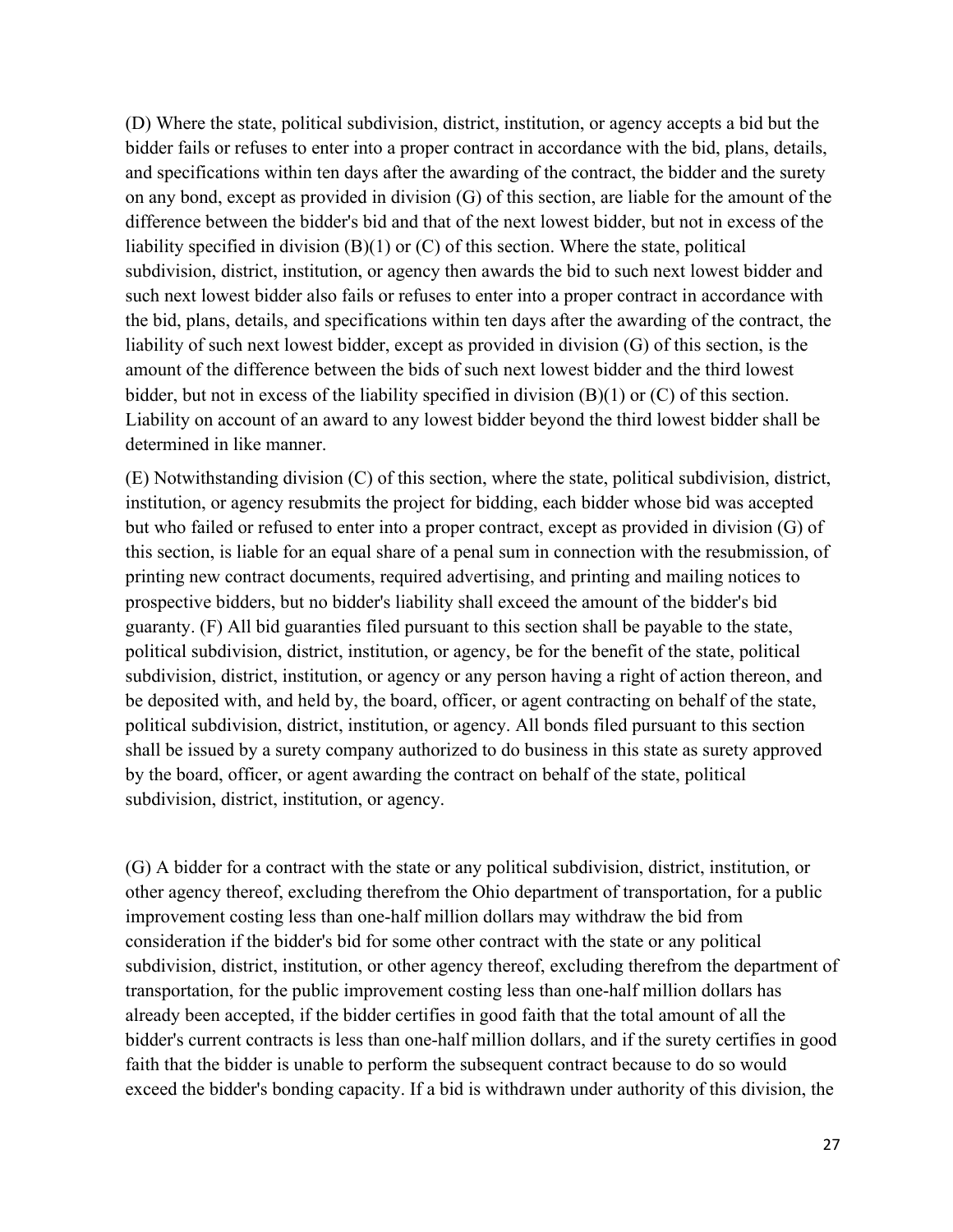contracting authority may award the contract to the next lowest bidder or reject all bids and resubmit the project for bidding, and neither the bidder nor the surety on the bidder's bond are liable for the difference between the bidder's bid and that of the next lowest bidder, for a penal sum, or for the costs of printing new contract documents, required advertising, and printing and mailing notices to prospective bidders.

(H) Bid guaranties filed pursuant to division (A) of this section shall be returned to all unsuccessful bidders immediately after the contract is executed. The bid guaranty filed pursuant to division  $(A)(2)$  of this section shall be returned to the successful bidder upon filing of the bond required in division (C) of this section.

(I) For the purposes of this section, "next lowest bidder" means, in the case of a political subdivision that has adopted the model Ohio and United States preference requirements promulgated pursuant to division (E) of section 125.11 of the Revised Code, the next lowest bidder that qualifies under those preference requirements.

(J) For the purposes of this section and sections 153.56, 153.57, and 153.571 of the Revised Code, "public improvement," "subcontractor," "material supplier," "laborer," and "materials" have the same meanings as in section 1311.25 of the Revised Code.

Amended by 129th General AssemblyFile No.28, HB 153, §101.01, eff. 9/29/2011.

Effective Date: 11-24-1995; 03-30-2007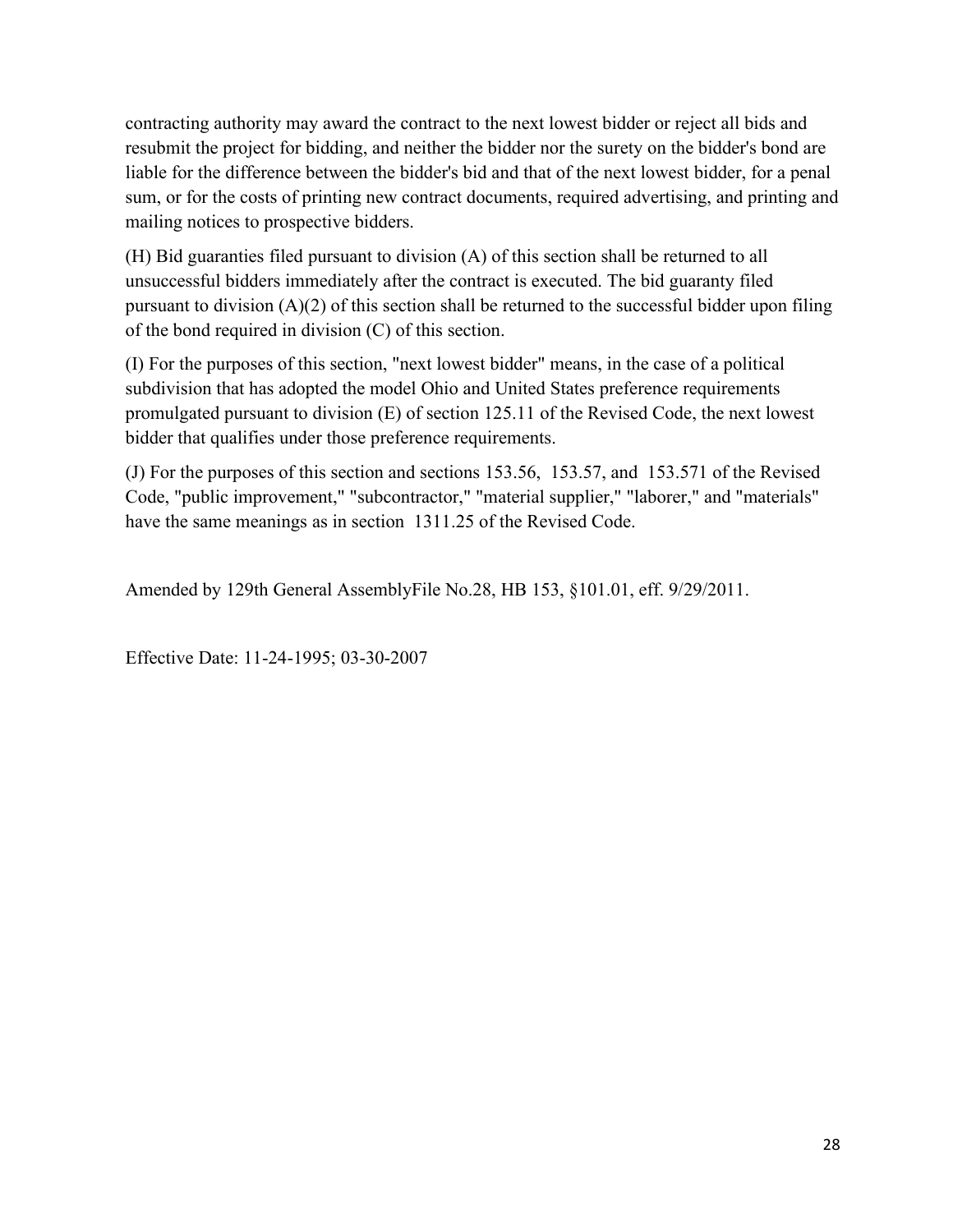#### **Ohio Revised Code 307.88 Bid Contents**

(A) Bids submitted pursuant to sections 307.86 to 307.92 of the Revised Code shall be in a form prescribed by the contracting authority and filed in the manner and at the time and place mentioned in the notice. The bids received shall be opened and tabulated at the time stated in the notice. Each bid shall contain the full name of each person submitting the bid. If the bid is in excess of fifty thousand dollars and for a contract for the construction, demolition, alteration, repair, or reconstruction of an improvement, it shall meet the requirements of section 153.54 of the Revised Code. If the bid is in excess of fifty thousand dollars and for any other contract authorized by sections 307.86 to 307.92 of the Revised Code, it may be accompanied by a bond or certified check, cashier's check, or money order on a solvent bank or savings and loan association in a reasonable amount stated in the notice but not to exceed five per cent of the bid, conditioned that the bidder, if the bidder's bid is accepted, shall execute a contract in conformity to the invitation and the bid.

(B) The board of county commissioners, by a unanimous vote of the entire board, may permit a contracting authority to exempt a bid from any or all of the requirements of section 153.54 of the Revised Code if the estimated cost is one hundred thousand dollars or less. If the board exempts a bid from any but not all of those requirements, the bid notice published in the newspaper pursuant to section 307.87 of the Revised Code shall state the specific bid guaranty requirements that apply. If the board exempts a bid from all requirements of section 153.54 of the Revised Code, the notice shall state that none of the requirements of that section apply.

Amended by 129th General AssemblyFile No.141, HB 509, §1, eff. 9/28/2012.

Amended by 129th General AssemblyFile No.64, HB 225, §1, eff. 3/22/2012.

Effective Date: 04-19-1988; 09-29-2005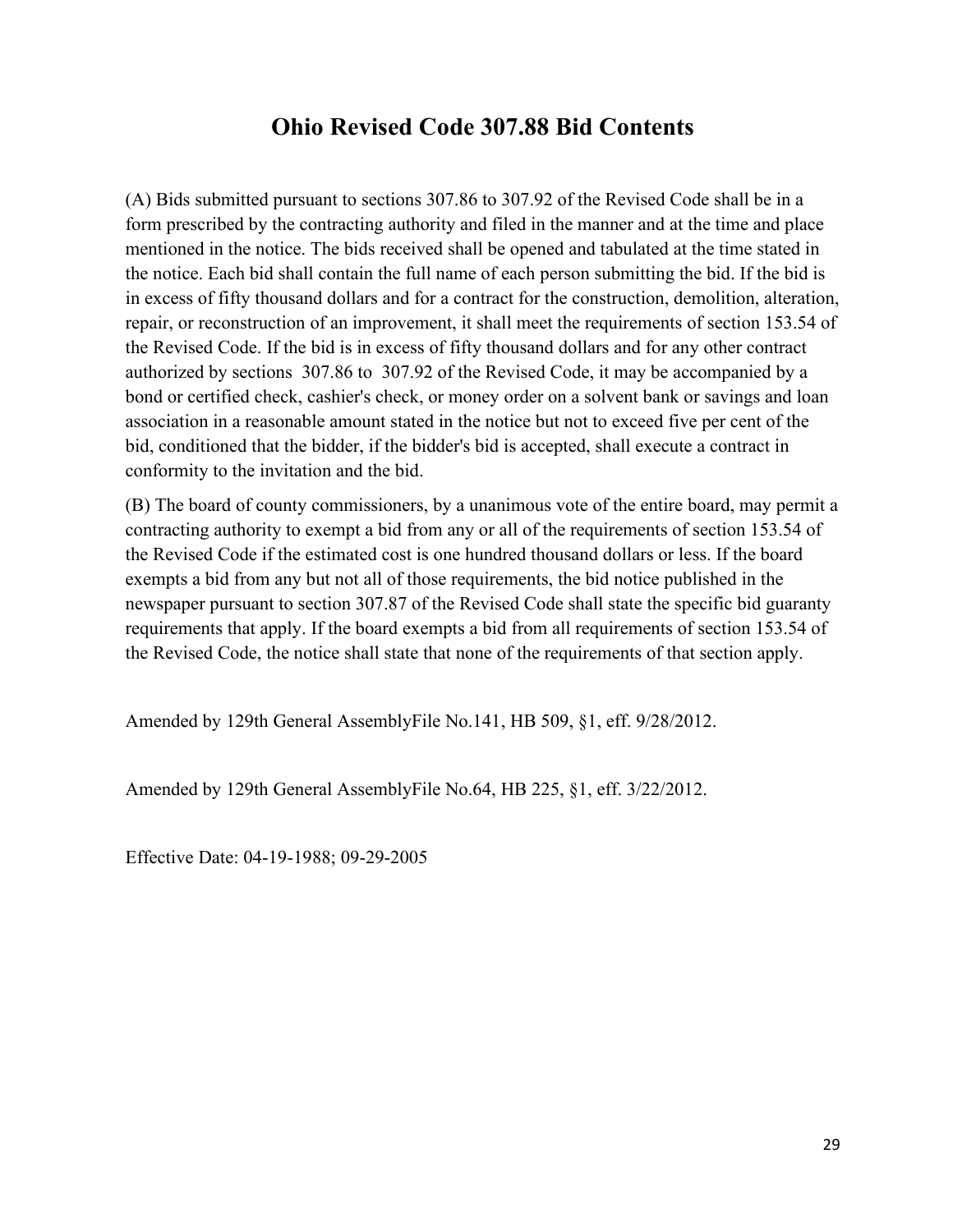#### **Bid Advertisement**

The Tuscarawas County Health Department is currently accepting bids for REPLACING OR REPAIRING FAILING SEWAGE TREATMENT SYSTEMS (HSTS) WITH NEW HSTS. The bids must be submitted to this office by The bids must be submitted to this office by office will review the bids to ensure that they are complete, and the Department will aware the project on (date/time) at the Health Department, 897 East Iron Avenue Dover, Ohio 44622.

General information and questions will be answered from any proposed bidders and suppliers prior to the final submission deadline. The bid should include permit fees, site and design fees, proper abandonment of the existing HSTS, materials, equipment, labor and final site prep which includes any grading and seeding after installation. Application packets are available at the Health Department. Proposed contractors must abide by all contract provisions, conditions, insurance provisions and equal opportunity employment certifications listed in the application packet. The Health Department holds the right to reject or refuse any bids from contractors who do not meet all of the requirements listed in the application packet or who are not registered with the Department as approved sewage system installers.

Each HSTS must have a valid HSTS replacement or alternation permit from the Health Department prior to commencement of work. Each existing failing HSTS must be properly abandoned or repaired according to the specifications on the permit before the new HSTS can be installed. If the HSTS requires a discharge a general NPDES permit must be first obtained from the Ohio EPA prior to construction. All tanks and treatment components must be approved by the Ohio Department of Health and the Tuscarawas County Health Department before installation. All contractors must be registered installers with the Health Department prior to bidding on the project.

This project is funded through the WPCLF Program. Homeowners may have a cost share of either 0%, 15% or 50% of the total project cost in addition to a \$300.00 application fee. These costs must be paid to the Contractor and Health Department, respectively, before the Contractor begins the project. The WPCLF percentage of the system cost will not be paid until the system receives final approval from the Health Department. Detailed information regarding funding and payment will be discussed after bid acceptance. Any additional questions may be directed to TCHD's Environmental Department at (330) 343-5550.

The Tuscarawas County Health Department is an equal opportunity employer and does not discriminate.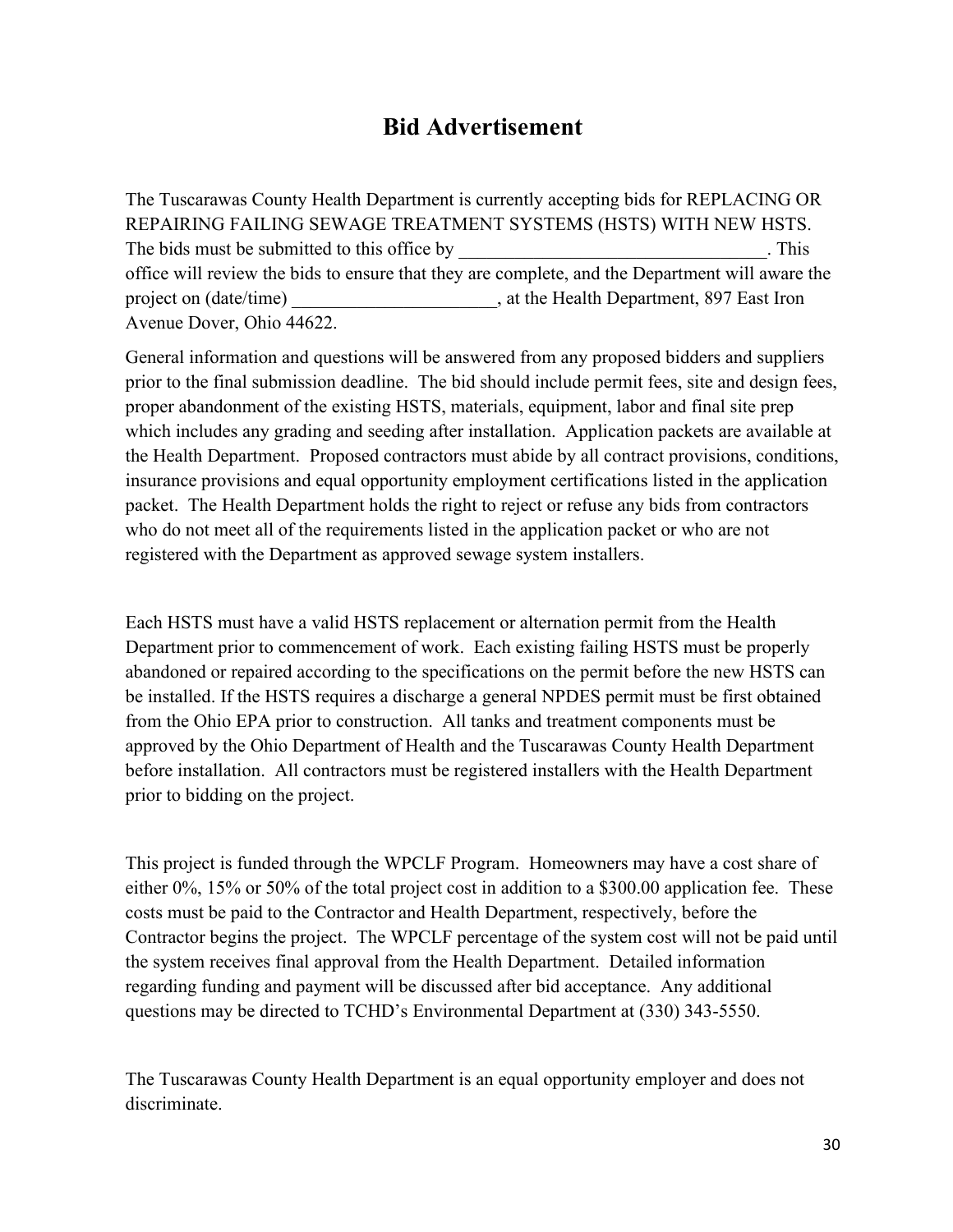## **2022 Tuscarawas County Health Department HSTS Replacement Program Bid Proposal Form**

To the Tuscarawas County Health Department:

| The       | undersigned |      | herewith | submits                                                       | a | bid | <sub>of</sub> | (written)     |
|-----------|-------------|------|----------|---------------------------------------------------------------|---|-----|---------------|---------------|
|           |             |      |          |                                                               |   |     |               | dollars       |
| (S)       |             |      |          | ) for materials and labor involved in completely repairing or |   |     |               |               |
| replacing | the         | Home | Sewage   | Treatment System (HSTS)                                       |   |     |               | located<br>at |
|           |             |      |          |                                                               |   |     |               |               |

\_\_ in accordance with the plans and specifications for this project.

This bid is accompanied by a bid bond in the sum of \$ for the full for the full amount of this bid, a certified check, cashier's check, or letter of credit in the sum of \$ being not less than ten percent (10%) of the total amount bid, as a guarantee that if said bid is accepted, a contract will be signed by the bidder for performance of work and the material bid upon as per conditions of the bid, and will furnish a bond to the Health Department for the performance of the contract as may be required by law.

| Title:        |
|---------------|
|               |
| Phone Number: |
| Fax Number:   |
|               |
| Date:         |
|               |

Bid Approved by: \_\_\_\_\_\_\_\_\_\_\_\_\_\_\_\_\_\_\_\_\_\_\_\_\_\_\_\_\_\_\_\_\_\_\_\_\_\_\_\_\_\_\_\_\_\_\_\_\_\_\_\_\_\_\_\_\_\_\_\_\_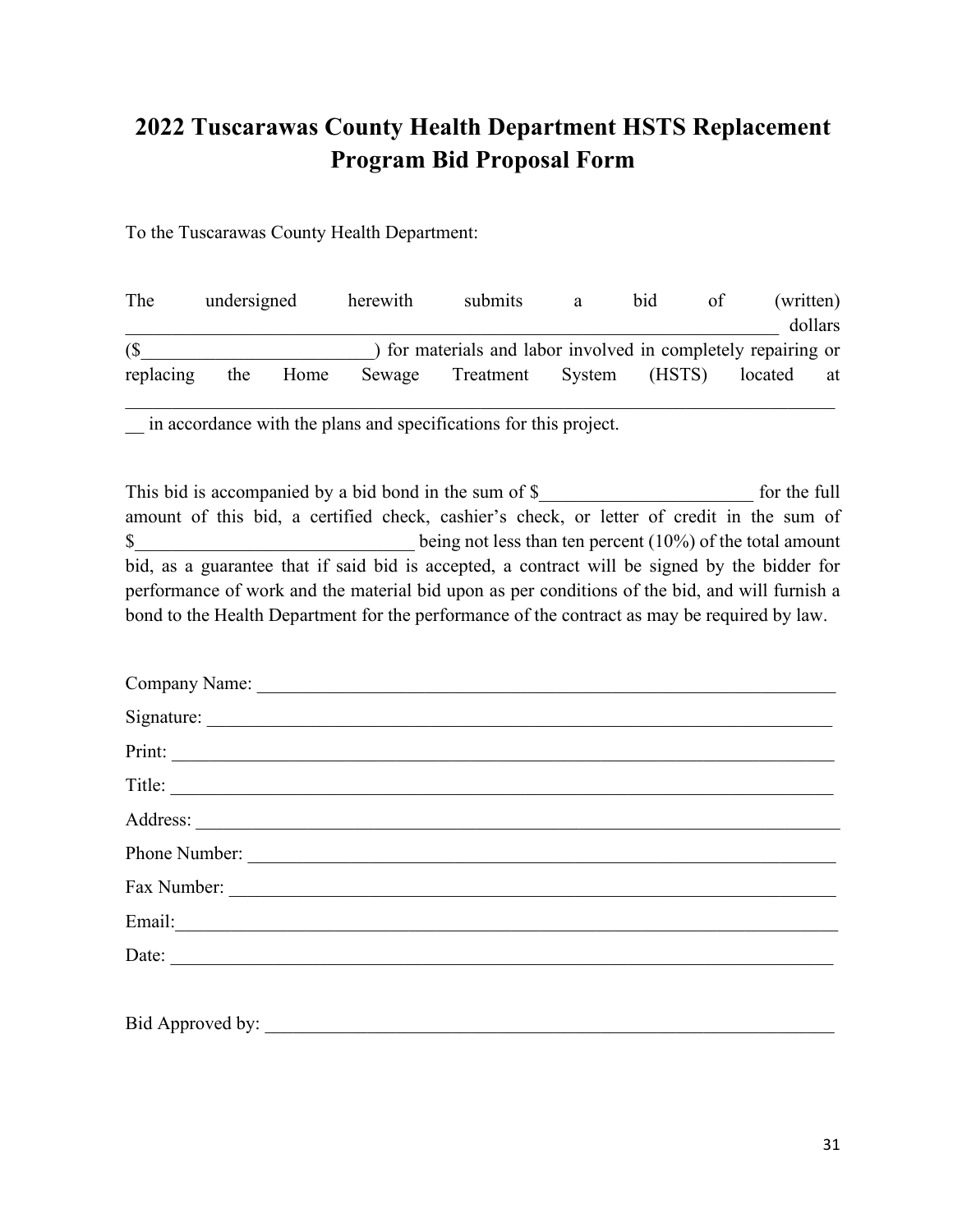#### **Notice of Award**

To:

Project Description: Water Pollution Control Fund, Household Sewage Treatment System Project. Located at \_\_\_\_\_\_\_\_\_\_\_\_\_\_\_\_\_\_\_\_\_\_\_\_\_\_\_\_\_\_\_\_\_\_\_\_\_\_\_\_\_\_\_\_\_\_\_\_\_\_\_\_\_\_\_\_\_\_\_\_\_

The bid you submitted on  $\qquad \qquad$  (bid date) for the above described work in response to advertisement for bids and information for bidders has been received and considered.

You are hereby notified that your bid has been accepted in the amount of  $\mathbb{S}$   $\blacksquare$ 

You are required to execute the agreement and furnish required Contractor's Contact Bond, if applicable, and Certificates of Insurance within 10 calendar days from the date of this notice to you.

If you fail to execute said agreement and furnish said bond within 10 days from the date of this notice, your bid will be considered abandoned and you must forfeit your bid proposal.

You are required to return an acknowledge copy of this Notice of Award to the Tuscarawas County Health Department.

Dated this day of the contract of the contract of the contract of the contract of the contract of the contract of the contract of the contract of the contract of the contract of the contract of the contract of the contract

By: \_\_\_\_\_\_\_\_\_\_\_\_\_\_\_\_\_\_\_\_\_\_\_\_\_\_\_\_\_\_\_\_\_\_\_\_\_\_\_\_\_

Name: \_\_\_\_\_\_\_\_\_\_\_\_\_\_\_\_\_\_\_\_\_\_\_\_\_\_\_\_\_\_\_\_\_\_\_\_\_\_

Title: \_\_\_\_\_\_\_\_\_\_\_\_\_\_\_\_\_\_\_\_\_\_\_\_\_\_\_\_\_\_\_\_\_\_\_\_\_\_\_

#### **Acceptance of Notice**

|      | Receipt of the above Notice of Award is hereby acknowledged by |       | on |
|------|----------------------------------------------------------------|-------|----|
| this | day of                                                         | 2022. |    |

By: \_\_\_\_\_\_\_\_\_\_\_\_\_\_\_\_\_\_\_\_\_\_\_\_\_\_\_\_\_\_\_\_\_\_\_\_\_\_\_\_\_

Name: \_\_\_\_\_\_\_\_\_\_\_\_\_\_\_\_\_\_\_\_\_\_\_\_\_\_\_\_\_\_\_\_\_\_\_\_\_\_

Title: \_\_\_\_\_\_\_\_\_\_\_\_\_\_\_\_\_\_\_\_\_\_\_\_\_\_\_\_\_\_\_\_\_\_\_\_\_\_\_